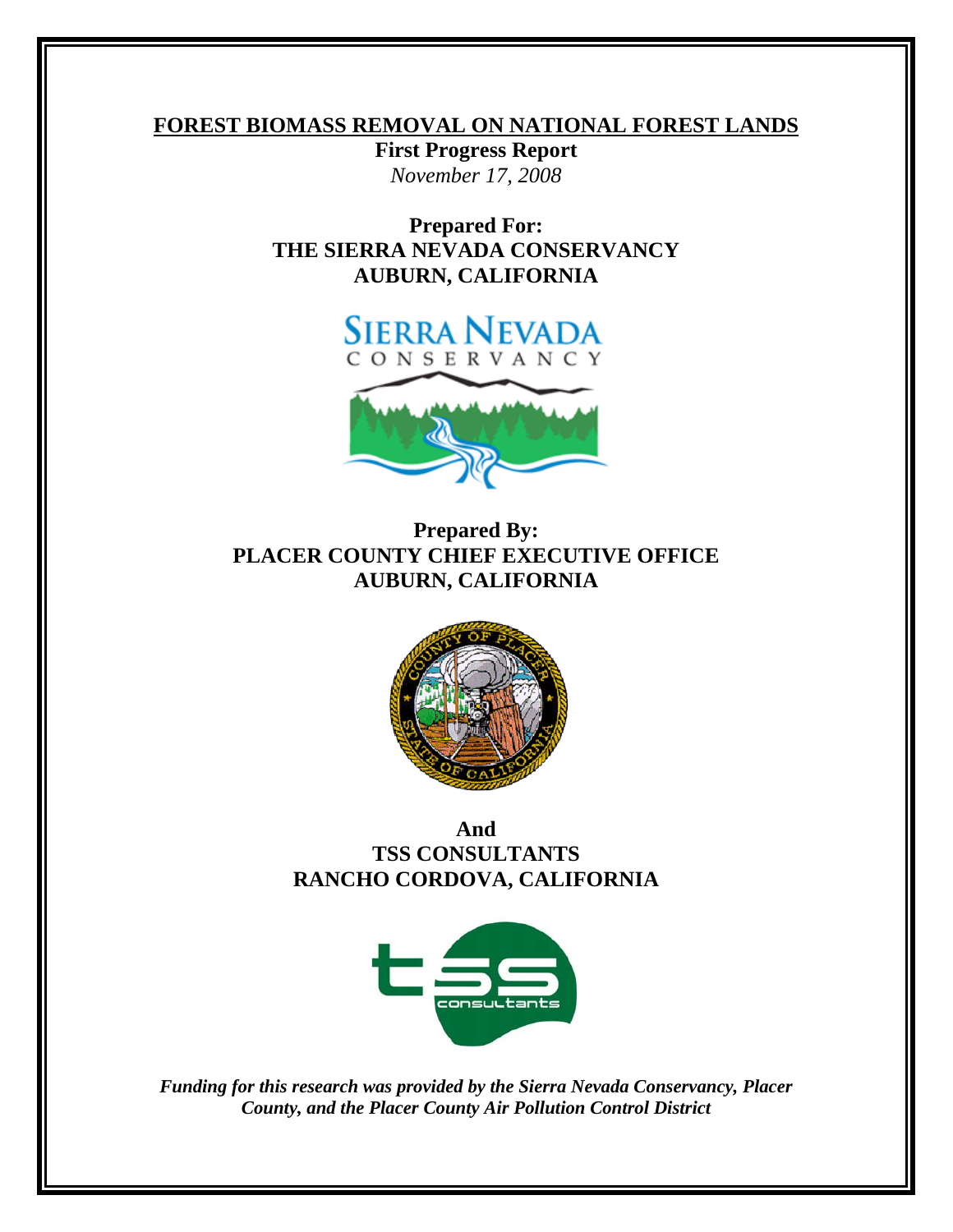### **Background**

This represents the first progress report for grant agreement #G0770005 between the Sierra Nevada Conservancy (SNC) and Placer County. The project grant, "Biomass Removal on National Forest Lands," was proposed and sponsored by Placer County in a partnership with the USDA Forest Service (USFS), Placer County Air Pollution Control District (PCAPCD), and Sierra Pacific Industries (SPI). Representatives from the SNC participated in the implementation planning discussions and the drafting of the communications plan for this project.

The primary objective of the Forest Biomass Removal on National Forest Lands project is the removal of woody biomass waste material from national forests located within the SNC service area. Placer County proposed that the woody biomass material be removed as a byproduct of fuels treatment/timber management activities and that this byproduct is recovered as fuel for renewable energy generation rather than its current fate which is pile and burn or leave on site. The first project sites located near Foresthill, California were chosen to ensure that proposed objectives were met as outlined in the grant proposal:

*Specific project sites will receive fuels treatments consistent with existing Land Management Plans for the National Forests and treatments will be implemented with the assistance of USFS and SPI foresters to ensure that projects are targeted to produce*  lasting effects on the landscape and are accomplished in conjunction with other relevant *public and private ecosystem projects that enhance forest and watershed health.* 

This progress report provides Phase I findings. Phase II of this project is already underway and should be completed by December 2008.

### **Introduction**

Public and private forest lands in Placer County are severely overstocked with very high concentrations of hazardous forest fuels. These hazardous conditions place important natural resources and assets at significant risk, including upland watersheds, human communities and biological communities. To reduce the risk of catastrophic wildfire, forest fuels treatment (e.g., thinning, mastication, prescribed fire) is needed. In many parts of the Sierra Nevada Range, merchantable timber in the form of sawlogs are harvested and transported to local sawmills. Leftover material (slash) in the form of limbs, tops and small stems is piled at a collection point (landing) for eventual disposal through pile burning typically conducted in the late fall. Air pollutant emissions (including CO, NOx, and particulate matter) generated can be significant.

Historically, it has not been economical to utilize this slash because the costs to collect, process and transport are higher than its value as either fuel or wood product (e.g., posts/poles). Slash pile burning is constrained by the limited time of year it can be conducted due to weather conditions, is expensive to conduct (in part because the piles can burn for days), produces large amount of unhealthy air emissions, and pile burn residuals (blackened logs and woody debris) are aesthetically unpleasing. In addition, by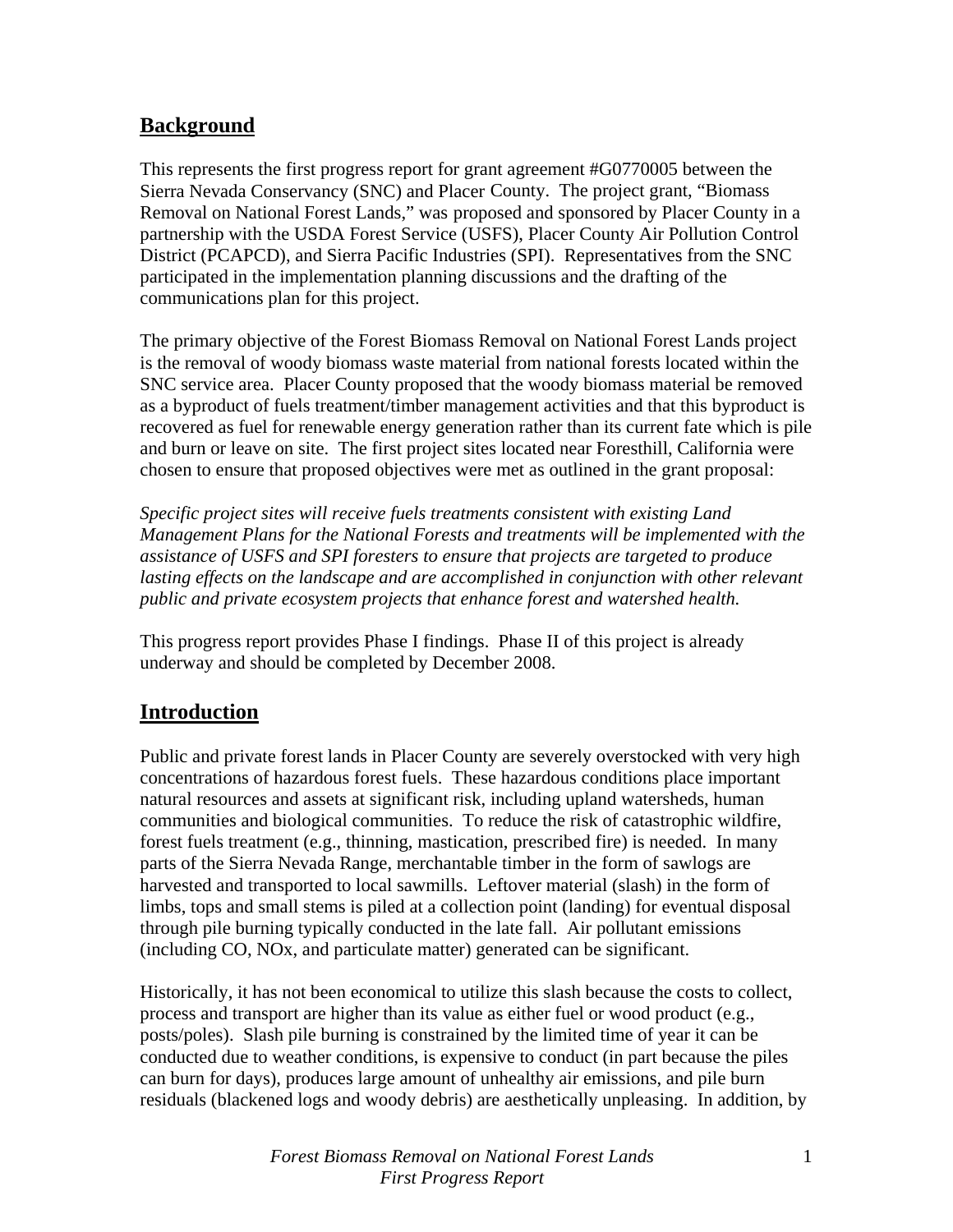limiting the amount of burning taking place in these watersheds, potential impacts such as soil and ash runoff are reduced, thus enhancing water quality while preparing these forested sites for reforestation activities (tree planting). Slash pile burning can also impact soil chemistry, loss of soil organic matter and nitrogenous materials, and potentially, soil mineralogy. There is evidence also suggesting that slash pile burning negatively impacts the viability of seeds and native plants, opening up the possibility of allowing exotic species to invade impacted land.<sup>1</sup>

As a result of commercial harvesting and forest fuels reduction activities, there are numerous existing slash piles located throughout the central sierra National Forests, and many more will be generated from future forest fuels reduction efforts. As an alternative to slash pile burning, the Placer County Team<sup>2</sup> is evaluating the economic costs and environmental benefits of utilizing slash generated in selected regions of Placer County as fuel in a biomass-to-power cogeneration facility.

This demonstration project will take several years to implement. We anticipate evolving the projects to encompass strategies during forest thinning treatments (rather than after as is current practice) that will improve logistical, economic and watershed enhancement possibilities of future forest health operations. We plan to evaluate and monitor selected fuels treatment projects on four national forests during this project:

- Tahoe National Forest
- Plumas National Forest
- Lake Tahoe Basin Management Unit<sup>3</sup>
- Eldorado National Forest

Key metrics that will be analyzed in the evaluation and monitoring process include:

- Economics of woody biomass material collection, processing and transport.
- Performance of the biomass-to-energy recovery boiler (located at SPI Lincoln).
- Net air quality impacts from open pile burning and utilizing woody biomass in a biomass power cogeneration facility, including criteria on? air pollutants and greenhouse gases.
- Potential benefits to watersheds (water quality, wildlife habitat, recreation).
- Mitigation of wildfire behavior.

 $\overline{a}$ 

Findings will be delivered in summary report format as projects are completed.

<sup>&</sup>lt;sup>1</sup>Elliot et al. "Vegetation Management in Sensitive Areas of the Lake Tahoe Basin: A Workshop to Evaluate Risks and Advance Existing Strategies and Practices." March-April 2008. 2

<sup>&</sup>lt;sup>2</sup>Staff from Placer County, Placer County Air Pollution Control District, and TSS Consultants. <sup>3</sup>Not part of the Sierra Nevada Conservancy boundary.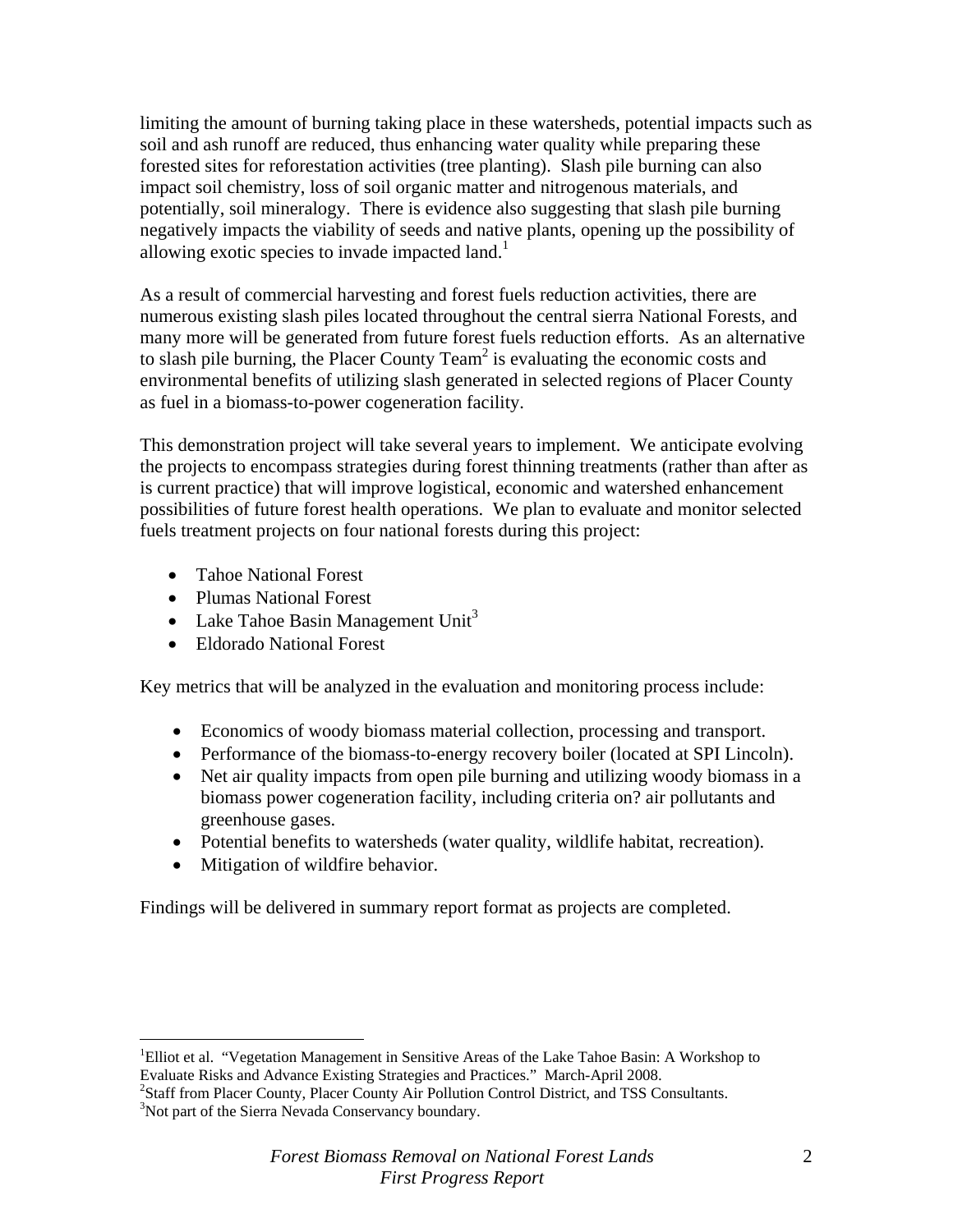### **Phase I SSO/BFP Project Description**

The first project implemented in this research study was located on the Tahoe National Forest, American River Ranger District near Foresthill, California. This location was chosen for several reasons, including the fact that it is in the American River watershed. Woody biomass waste material generated as a result of two timber harvest projects (SSO Stewardship Project and Big Reservoir Timber Sale) was collected, processed and transported to the Sierra Pacific Industries (SPI) power cogeneration facility located at Lincoln, California. Originally these USFS stewardship contracts were awarded and implemented in 2007, at which time it was not economical to remove the byproducts (limbs, tops small stems) generated. In the course of this Phase I implementation, approximately 16 piles were removed.

Figure 1 highlights the approximate locations of the projects and the SPI facility.



**Figure 1. Location of SSO/BFP Projects and SPI Lincoln Facility**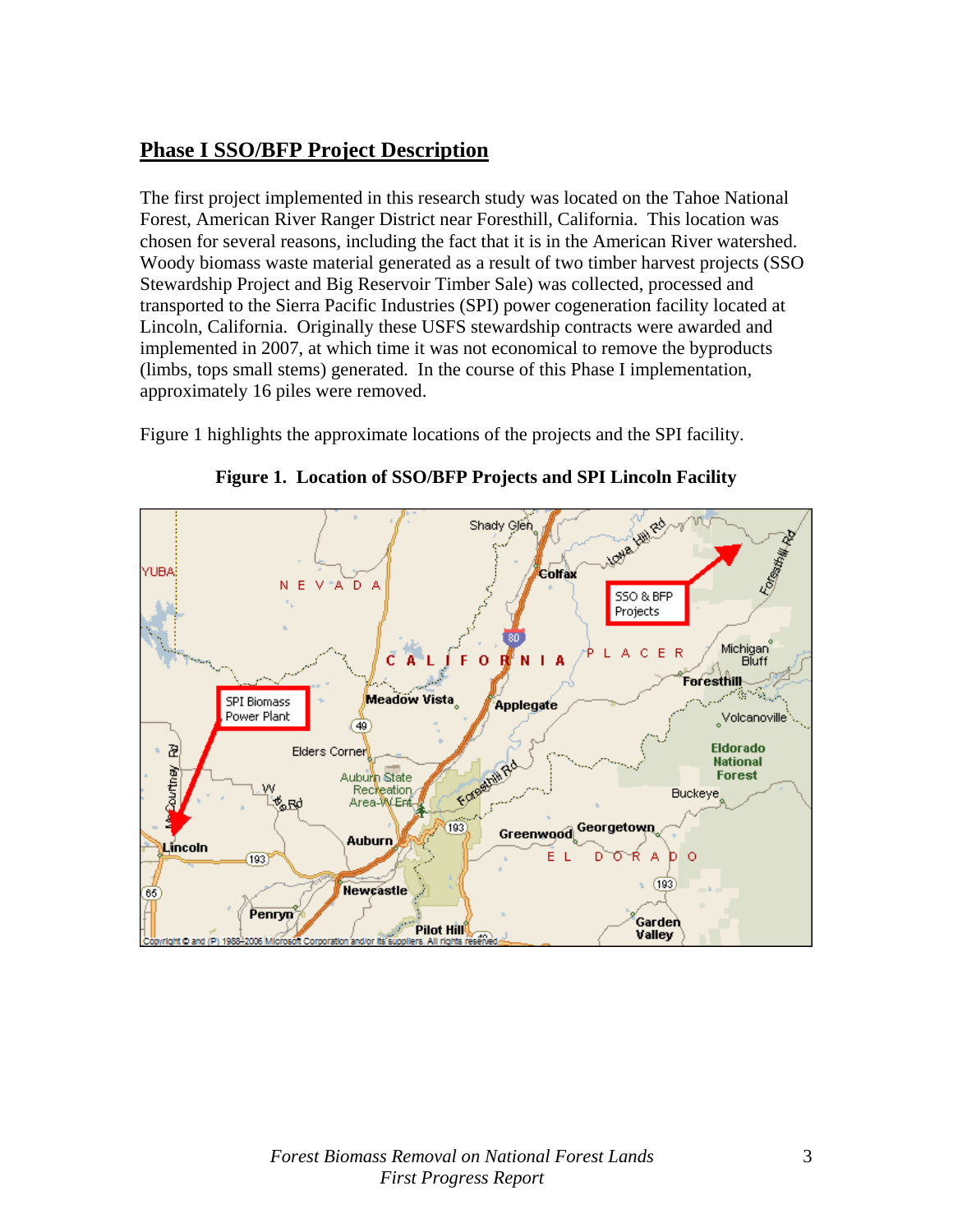Exhibit 1 is an image of a typical slash pile on the BFP Project.



#### **Exhibit 1. Slash Pile at the BFP Project**

In order to better forecast the volume and type of recoverable woody biomass material that will be generated during timber harvest activities a general understanding of the timber sale and forest fuels reduction project is important. Outlined below are brief project overviews for each timber harvest project where slash piles were processed and removed as biomass fuel.

#### **SSO Stewardship Project Overview**

The objective of the SSO Stewardship Project was to improve tree health, reduce hazardous fuels and enhance wildlife habitat by thinning overcrowded forest stands.

Treated Acreage: 1,309 acres.

1

Sawlog Volume Removed: 8,500 MBF.<sup>4</sup>

<sup>&</sup>lt;sup>4</sup>MBF is an industry standard unit of measure that equals approximately one thousand board feet. One board foot is a board that measures 12" wide by 12" long and 1" thick.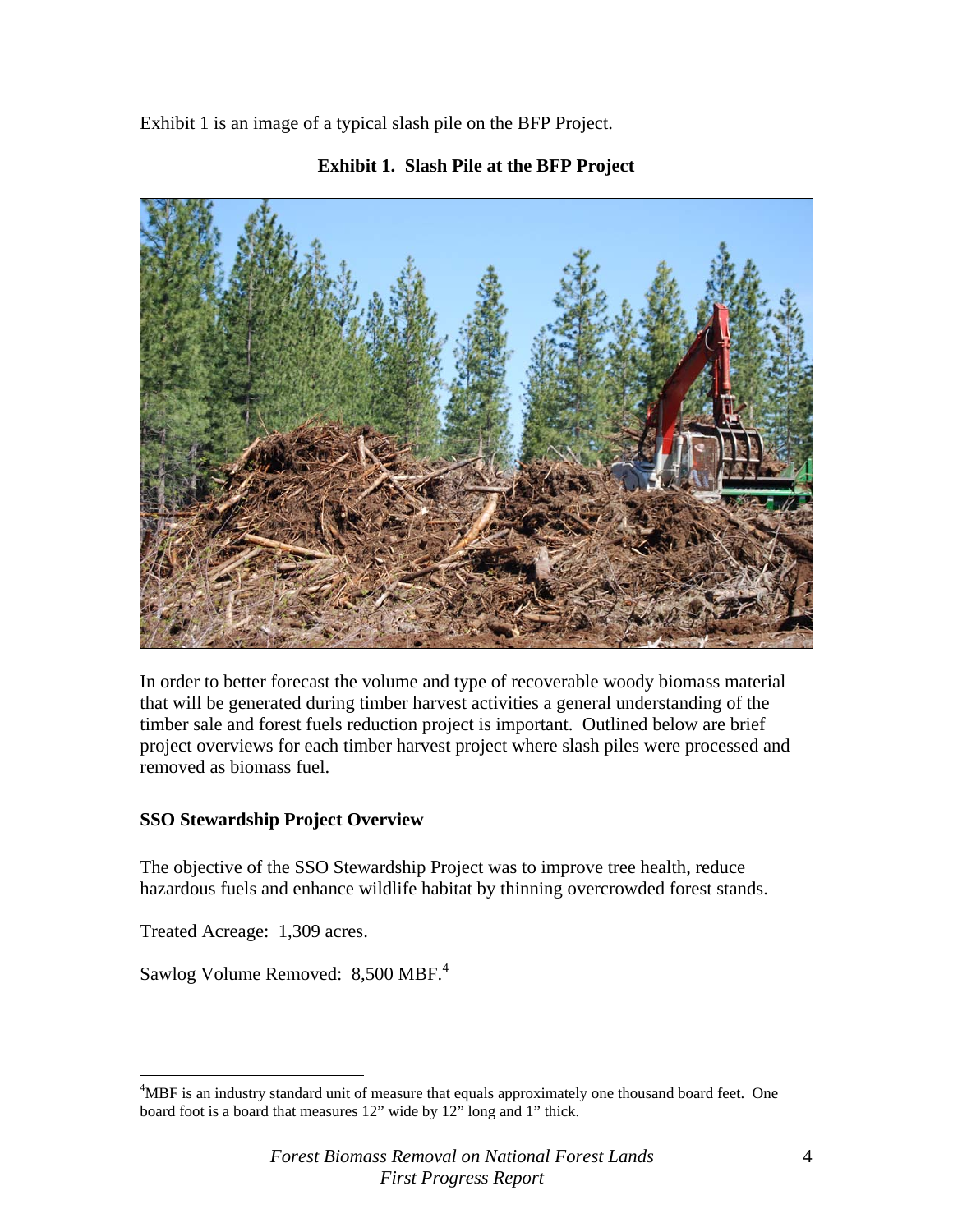Stand Conditions – Pre Treatment: The forest stands were overcrowded and trees were weakened. Densities greater than 200-400 trees per acre were common and insect infestations were on the rise.

Targeted Stand Conditions – Post Treatment: 70 to 100 trees/acre remaining. Average about 22' to 25' spacing between the largest, healthiest tree.

Harvest Prescription:

- No trees over  $20$ " DBH<sup>5</sup> harvested.
- Selected trees 4" to 20" DBH removed.
- Minimum utilization standard for sawlogs 10' length, 6" DBH.

#### **BFP Project Overview**

The BFP Project fuel reduction and biomass utilization effort was a follow-up treatment to the Big Reservoir Timber Sale. The Big Reservoir Timber Sale commercially thinned Ponderosa pine plantations that were created after the Volcano Fire of 1960.

Treated Acreage: 1,585 acres.

Stand Conditions – Pre Treatment: Overcrowded conditions in contiguous ponderosa pine plantations that were roughly 45 years old. The plantations had closed crowns, high stocking levels, and relatively low species diversity. Stands had from 200-500 trees per acre, basal area ranges from 200 to 400 square feet per acres, and stand diameters ranging from 5 to 18 inches in diameter at breast height.

Targeted Stand Conditions – Post Treatment: Well-spaced, healthy trees with hazardous fuels reduced. Average spacing was 25' between the largest, healthiest trees.

Harvest Prescription:

 $\overline{a}$ 

- No trees over 20" DBH harvested.
- Selected trees 4" to 20" DBH removed.
- Minimum utilization standard for sawlogs 10' length, 6" DBH.

#### **USFS Plans for Reclaimed Areas**

Now that biomass piles have been removed and the landings cleared of woody debris, the USFS will rehabilitate the landings in preparation for planting. Landings and roads will be prepared (tilled) during fall 2008 and readied for planting. Tree planting activities will likely occur late spring 2009. Genetically superior tree seedlings grown from local seed sources will be planted. In this way the USFS will be able to reestablish fast-growing

<sup>&</sup>lt;sup>5</sup>Diameter at breast height  $(4.5'$  up bole of the tree).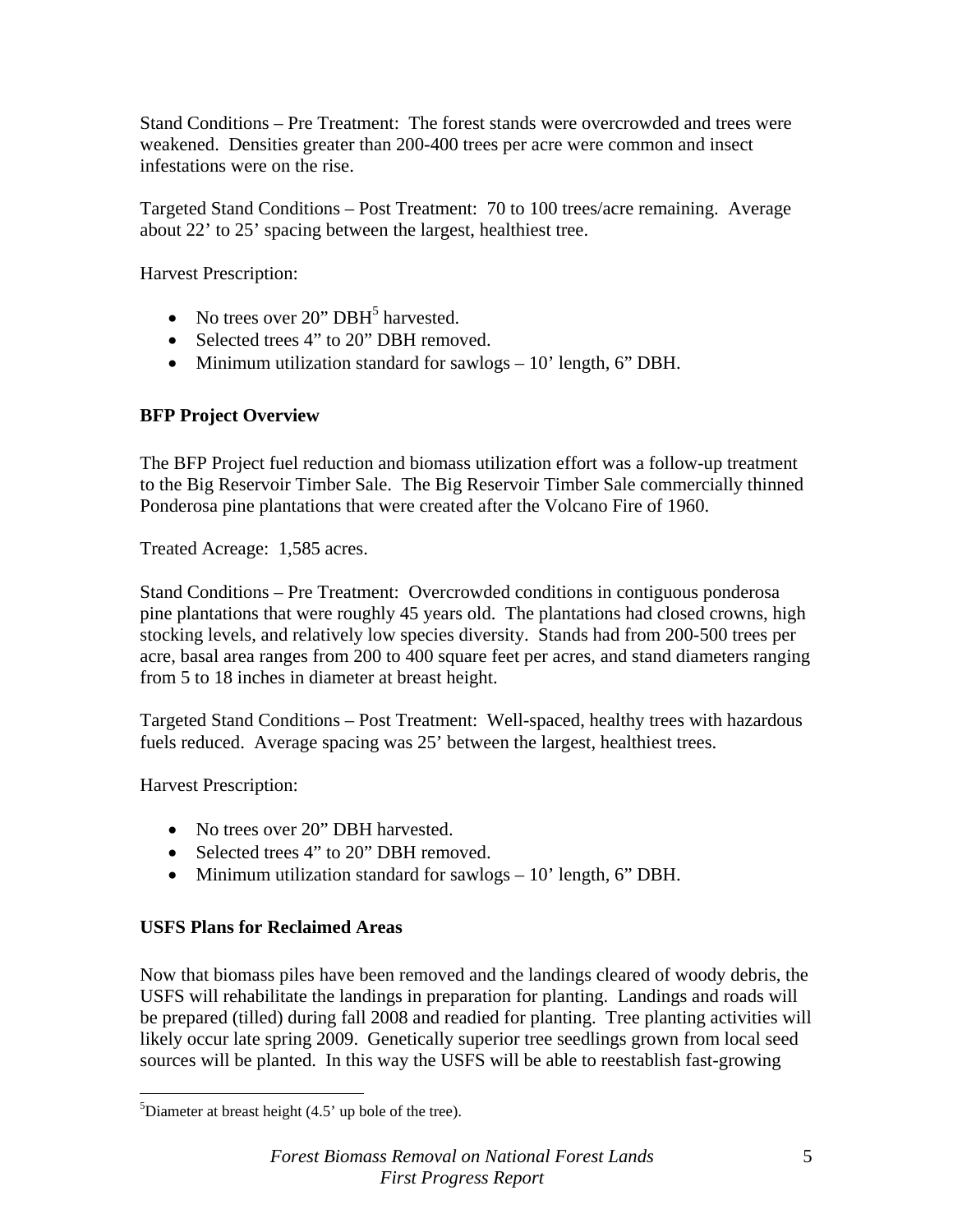and resilient trees to take advantage of high site lands and thus reestablish a robust and productive forest ecosystem.

### **Economics of Collection, Processing and Transport**

#### **Processing and Transport Methodology**

A primary objective of this study was to better understand the logistics and financial costs of woody biomass collection, processing and transport. Current practices include pile burning of this material following one or two years of drying. Financial costs to burn are relatively low with US Forest Service estimates at \$500 per pile (can be considerably higher if smoldering piles require supervision for an extended period of time). An alternative fate for this material is to process the piles into woody biomass fuel suitable for use as fuel in a biomass power generation facility. Typically this fuel is collected using excavators or rubber-tired loaders, processed using portable grinders, and transported using large capacity trailers (i.e., chip vans).

SPI retained Brushbuster, Inc., a Foresthill area contractor, to provide processing and transport services on the SSO and BFP projects. Exhibit 2 shows the Brushbuster equipment processing a slash pile on the BFP project.

Slash piles were collected and processed at the landing site, and conveyed directly into chip vans (see Exhibit 2). Collection was accomplished using two Linkbelt excavators and processing was performed using a Bandit Beast horizontal grinder with a rated production of approximately 60 green tons / hr (about 2.5 loads per hour). Slash material was collected and transported from the pile to the grinder utilizing the excavator type equipment. Two excavators were required for the Phase I work due in part to the fact that slash piles were arranged for burning and not for processing. If the slash piles had been created so that slash was stacked and not pushed (into piles) then only one excavator would likely have been required.<sup>6</sup> See Observations section of this report (below) for more information regarding methods to create piles that are more efficient to collect and process. The processed slash was conveyed directly from the grinder into chip vans and transported 60 miles (one way) to the SPI Lincoln biomass power generation facility. Chip vans have a loaded net capacity of about 25 green tons.

 $\overline{a}$ 

<sup>6</sup> Discussions with Ben Wing, Brushbuster, Inc.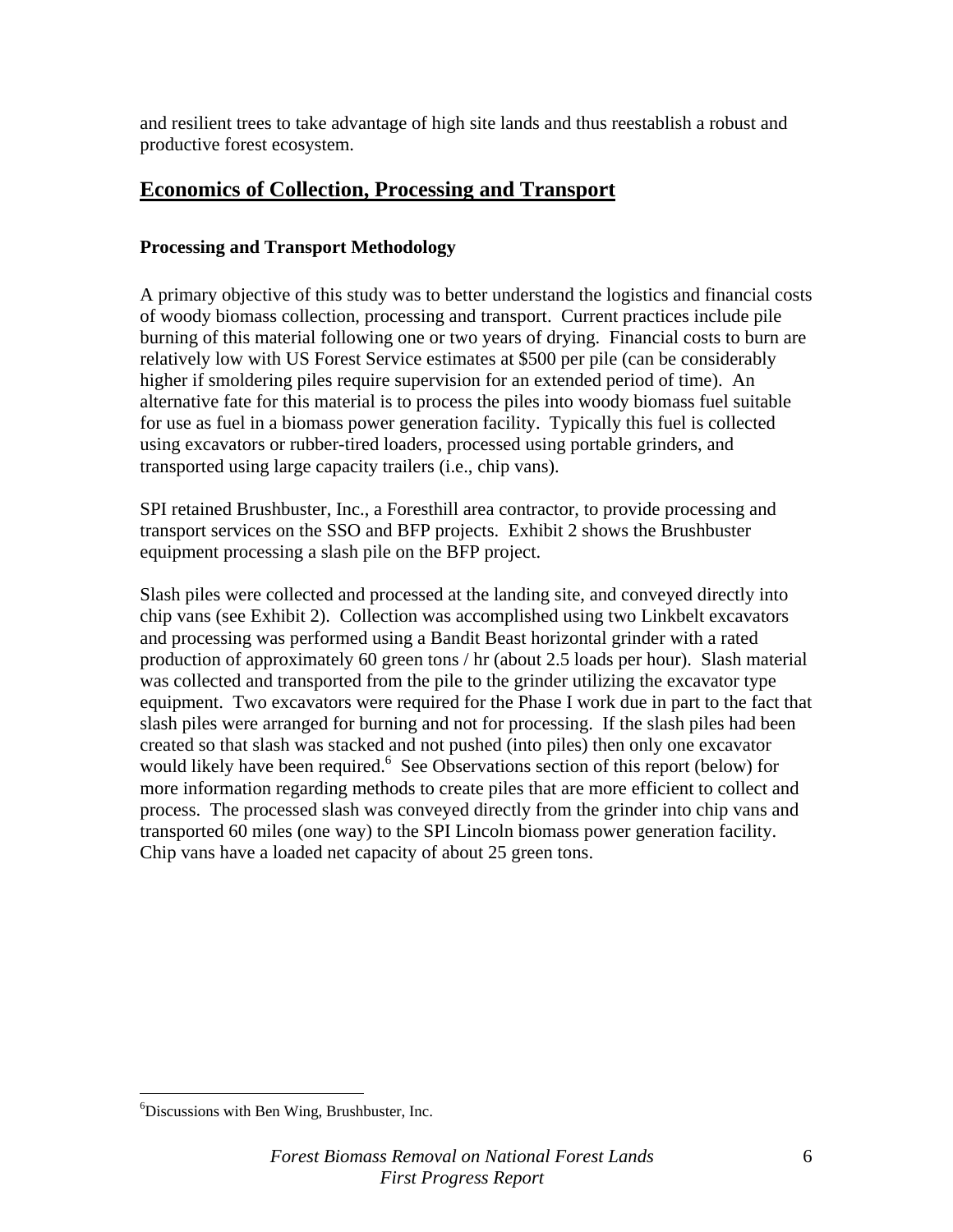

**Exhibit 2. Brushbuster Processing Equipment and Chip Truck – BFP Project** 

Table 1 lists the equipment utilized to collect, process, and transport biomass fuel to the SPI Lincoln facility.

| <b>EQUIPMENT</b>              | <b>VENDOR/MODEL/YEAR</b>   | <b>ENGINE</b>         | <b>FUEL USAGE</b> |
|-------------------------------|----------------------------|-----------------------|-------------------|
| <b>Horizontal Grinder</b>     | <b>Bandit Beast - 2008</b> | Caterpillar 3680      | 30 gallons/hour   |
| <b>Excavator Loader</b>       | Linkbelt Model 290 - 2003  | Isuzu                 | 5 gallons/hour    |
| <b>Excavator Loader</b>       | Linkbelt Model 135 - 2003  | Isuzu                 | 2.6 gallons/hour  |
| Truck/Chip Van                | Kenworth - 1997            | Cummins N14           | 4.5 miles/gallon  |
| Truck/Chip Van                | Kenworth - 1997            | Cummins N14           | 4.5 miles/gallon  |
| Truck/Chip Van                | Kenworth - 2006            | Caterpillar C 13      | 4.5 miles/gallon  |
| Water Truck (dust control)    | Ford Model L9000 - 1995    | Detroit Series 60     | 6 miles/gallon    |
| Truck/Low Bed                 | Kenworth - 2003            | Caterpillar C 15      | 4.5 miles/gallon  |
| <b>Truck – Crew Transport</b> | Ford F 250 - 2003          | 7.3 liter Powerstroke | 14 miles/gallon   |
| <b>Service Truck</b>          | Ford F 350 - 2000          | 7.3 liter Powerstroke | 13 miles/gallon   |

|  | Table 1. Equipment Utilized to Process and Transport Biomass Fuel to SPI Lincoln |  |  |
|--|----------------------------------------------------------------------------------|--|--|
|  |                                                                                  |  |  |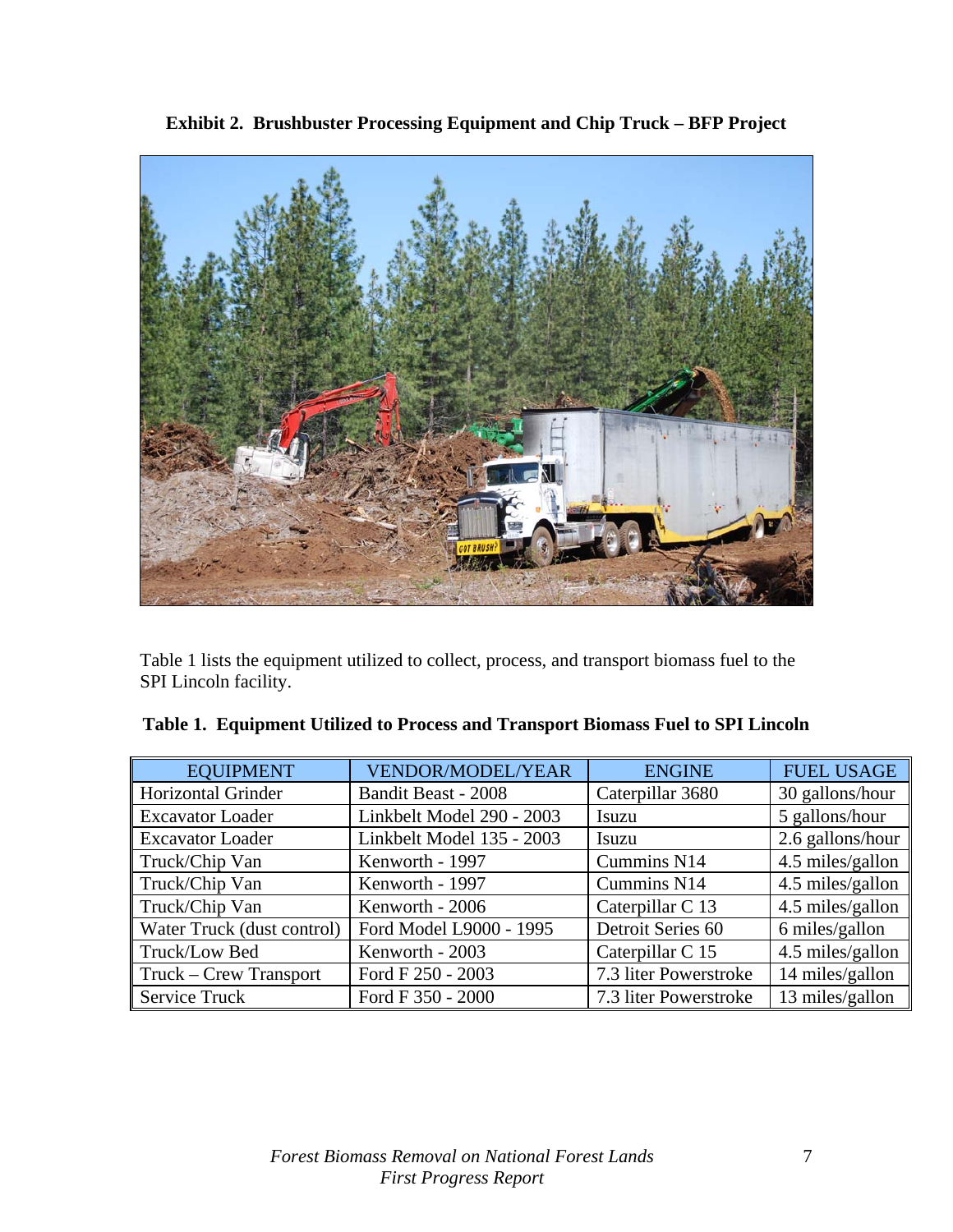#### **Collection, Processing and Transport Costs**

There are numerous opportunities throughout the Sierra Nevada Range to recover and utilize woody biomass material. However, the financial costs are generally much higher than the current market value of the wood fuel delivered to biomass power generation facilities. Findings from our Phase I analysis confirm this hypothesis. The financial costs to collect, process and transport biomass fuel from the SSO and BFP project sites to a biomass power generation facility were significantly higher than the current market value. Total costs (see Table 2) amount to approximately \$58.43/bone dry ton<sup>7</sup> (BDT). Current market value of biomass fuel sourced from timber harvest residuals in the central Sierra Nevada region is about \$30/BDT.

Table 2 summarizes the findings from 45 days of operational data as provided by Brushbuster, Inc. See Appendix C for the full dataset of daily production rates and operating performance.

|                              | <b>\$/OPERATING</b> | <b>AVERAGE</b><br><b>OPERATING</b> |                                |
|------------------------------|---------------------|------------------------------------|--------------------------------|
| <b>EQUIPMENT</b>             | <b>HOUR</b>         | <b>HOURS/DAY</b>                   | <b>COST \$/BDT<sup>8</sup></b> |
| Grinder – Bandit Beast       | \$400               | 4                                  | \$17.19                        |
| Excavator – Linkbelt 135     | \$125               | 3.7                                | \$4.97                         |
| Excavator – Linkbelt 290     | \$150               | 3.7                                | \$5.96                         |
| Chip Truck - Kenworth        | \$85                |                                    | \$27.13                        |
| Water Truck – Ford L9000     | \$60                | 3                                  | \$1.93                         |
| Service Truck – Ford F $350$ | \$25                | $\mathfrak{D}$                     | \$0.54                         |
| $Crew$ Truck – Ford F 250    | \$20                | $\mathcal{D}_{\mathcal{L}}$        | \$0.43                         |
| Low Bed – Kenworth           | \$100               | $.27^9$                            | \$0.29                         |
| <b>TOTAL</b>                 |                     |                                    | \$58.43                        |

#### **Table 2. Financial Cost Estimate for Collection, Processing and Transport 4/14/08 to 7/24/08**

#### **Additional Data Generated**

 $\overline{a}$ 

Progress on-site was measured by the amount of biomass collected, processed, transported, and utilized as fuel at the biomass power generation facility (SPI – Lincoln). Phase I operations provided the empirical evidence of the potential baseline performance of a contractor on a site with similar conditions as the site studied. During Phase I, approximately 7,080 green tons of biomass were collected, processed, and transported. Given the moisture content of the fuel (41%), it was estimated that this was the

 $7$ Bone dry ton (BDT) equals 2,000 pounds of wood fiber at zero percent moisture. BDT is a common unit of measure in the biomass power generation market sector.

<sup>&</sup>lt;sup>8</sup>Reported cost per bone dry ton is on the basis of daily average production rate which is reported in bone dry tons per day.

*PLowbed truck was utilized for a total of 12 hours to transport grinder and both excavators.*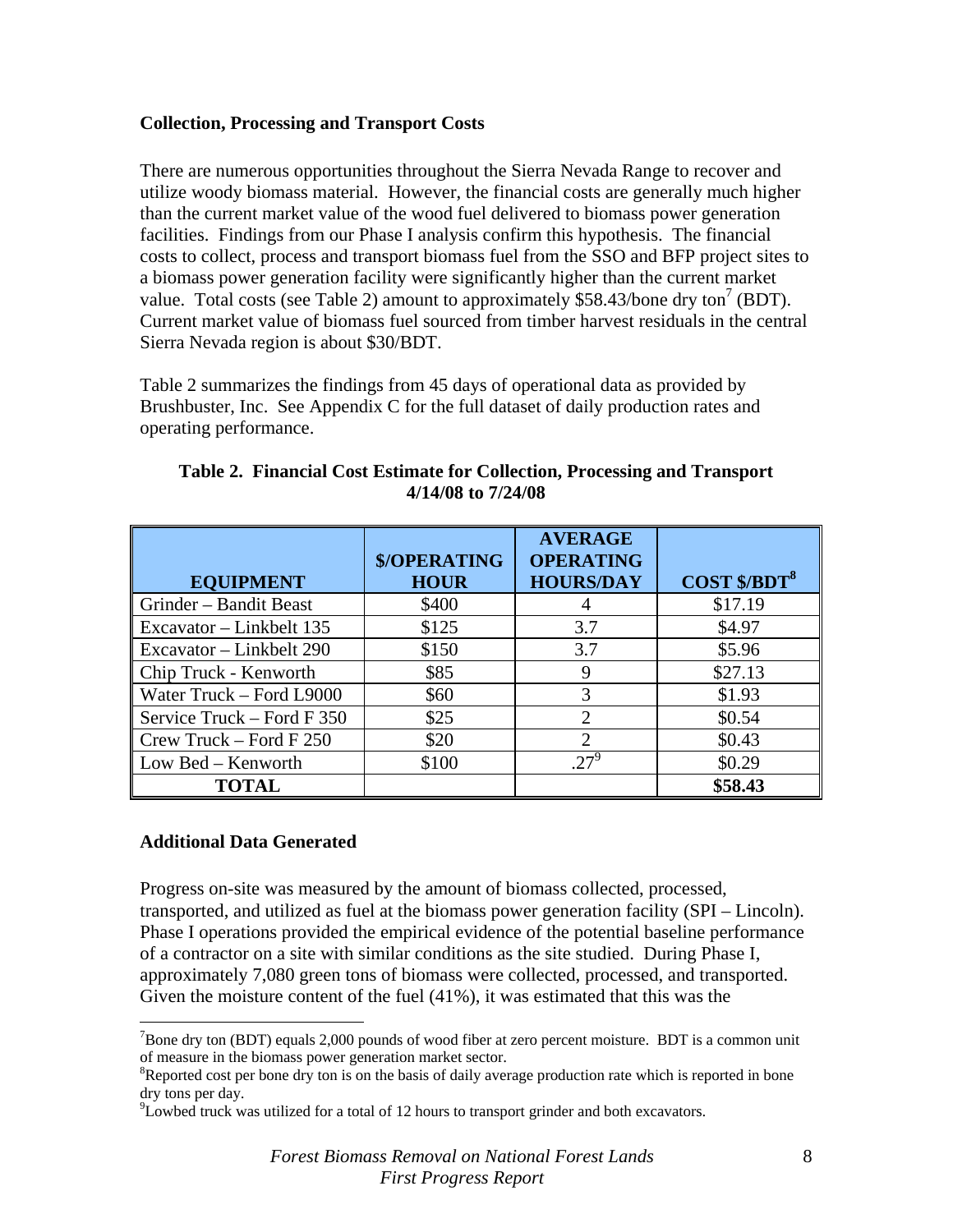equivalent of 4,191 bone dry tons. Each truck that removed biomass from the site carried an average of 23.9 green tons, or 14.1 bone dry tons. On a daily basis, 93.1 bone dry tons of biomass were removed from the site and transported to the biomass power generation facility.

The fuel that was processed and delivered to the generation facility was generally of good quality. Laboratory tests of the material collected indicated that the fuel which was processed and delivered had a higher heating value (HHV) with a range of 8,589 Btu per dry pound to  $9.957$  Btu<sup>10</sup> per dry pound. Of the samples that were tested, the average HHV reported was approximately 9,000 Btu per dry pound. When considering the financial costs of collection, processing, and transport, the average cost of this fuel (delivered to SPI – Lincoln) expressed as cost per unit measure of heating value is \$3.25M per million Btu.<sup>11</sup>

#### **Future Optimization**

 $\overline{a}$ 

As a result of implementing Phase I, it became quite clear that there are opportunities to improve the efficiencies and drive down the associated expenses. Plans are to work with the contractors involved in Phases  $II +$  to test methods that will ultimately improve the economics of these biomass utilization operations. See Observations section for specific recommendations regarding operational efficiencies.

### **SPI Lincoln Boiler Operating Performance**

The SPI – Lincoln sawmill facility includes a wood-fired boiler that produces steam for on-site use. The steam is utilized to provide process steam to support the lumber drying process (dry kilns), and in a steam turbine to produce approximately 18 MW of electricity. The boiler, a McBurney stoker grate design, was installed in 2005 and has a firing rate capacity of 300 MMBtu/hour. The boiler is fueled by biomass waste including: (1) lumber mill wood wastes generated on site; (2) agricultural wastes, including nut shells and orchard removals/prunings; and (3) woody wastes from timber operations. The boiler uses Selective Non-Catalytic Reduction for NOx control and multiclones, followed by an electrostatic precipitator (ESP), for particulate control. The cogeneration plant is shown in Exhibit 3. The net boiler heat rate is 16,145 Btu/kWhe, translating to a net efficiency of 22%.

<sup>&</sup>lt;sup>10</sup>British Thermal Unit – the quantity of heat required to raise the temperature of one pound of water from 60 degrees to 61 degrees Fahrenheit at a constant pressure of one atmosphere.

 $11$ Million British Thermal units (MMBtu) per hour. This is a common unit of measure used to convey the relative amount of thermal energy produced.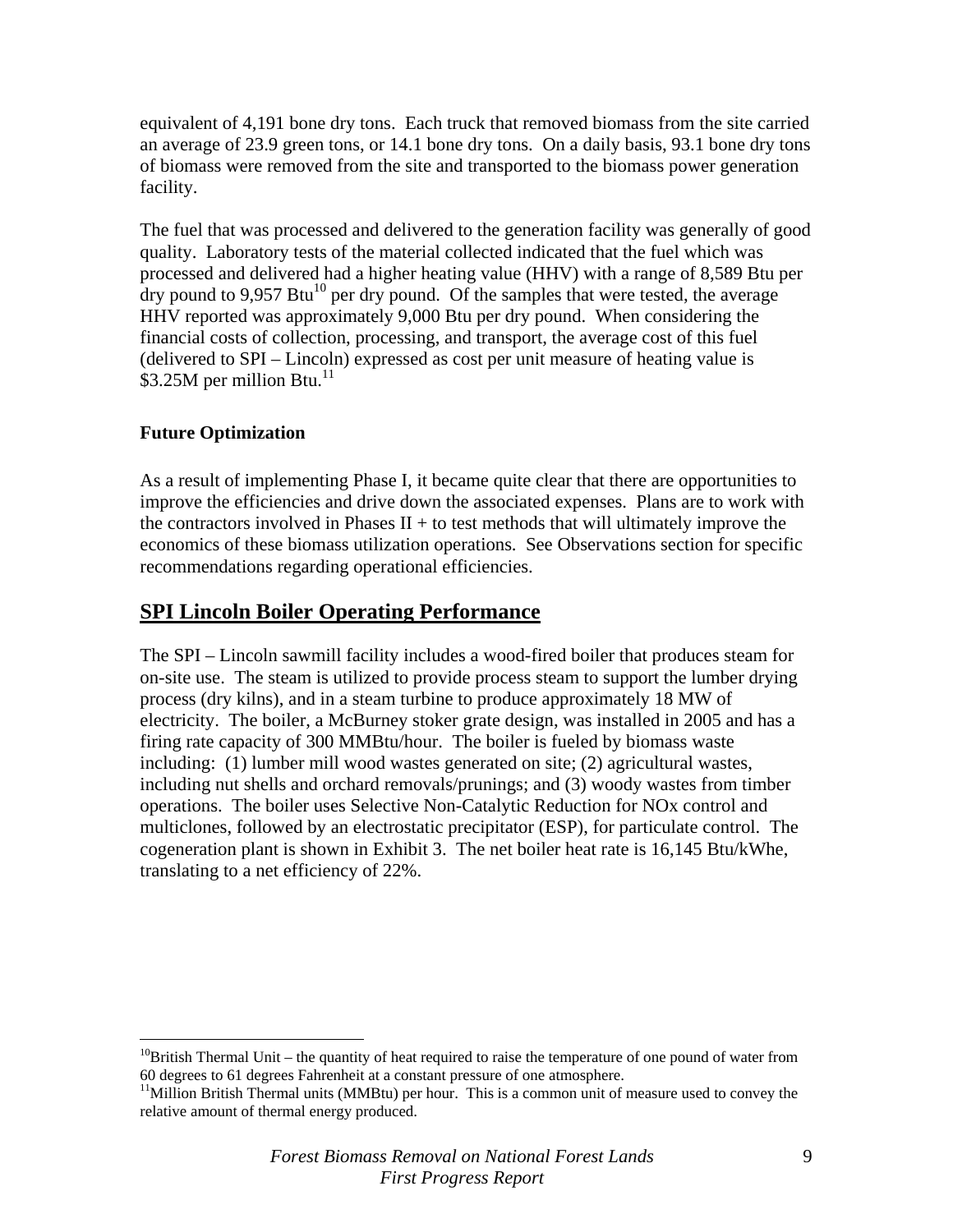

**Exhibit 3. SPI – Lincoln Biomass-Fired Cogeneration Plant** 

The SPI Lincoln boiler produced 4,652 megawatt hours of electricity (MWhe) from the 4,191 BDT of biomass removed by the SSO/BFP projects, as shown in Table 3. This electricity is the equivalent of the annual consumption of approximately 517 single

family households.

| Chipped Material Moved to SPI – Lincoln            |        |
|----------------------------------------------------|--------|
| Chip van loads                                     | 297    |
| Bone dry tons                                      | 4,191  |
| Green tons                                         | 7,089  |
| Chip Heating Value (Btu/lb, dry pound)             | 8,700  |
| <b>Total Energy from Chipped Biomass (MMBtu)</b>   | 72,923 |
| SPI – Lincoln Boiler Firing Rate (MMBtu/hr)        | 300    |
| <b>Equivalent Boiler Operating Time on Biomass</b> |        |
| hour                                               | 243    |
| days                                               | 10.1   |
| SPI – Lincoln Boiler Efficiency (%)                | 22     |
| <b>Electricity Production from Biomass (MWhe)</b>  | 4652.5 |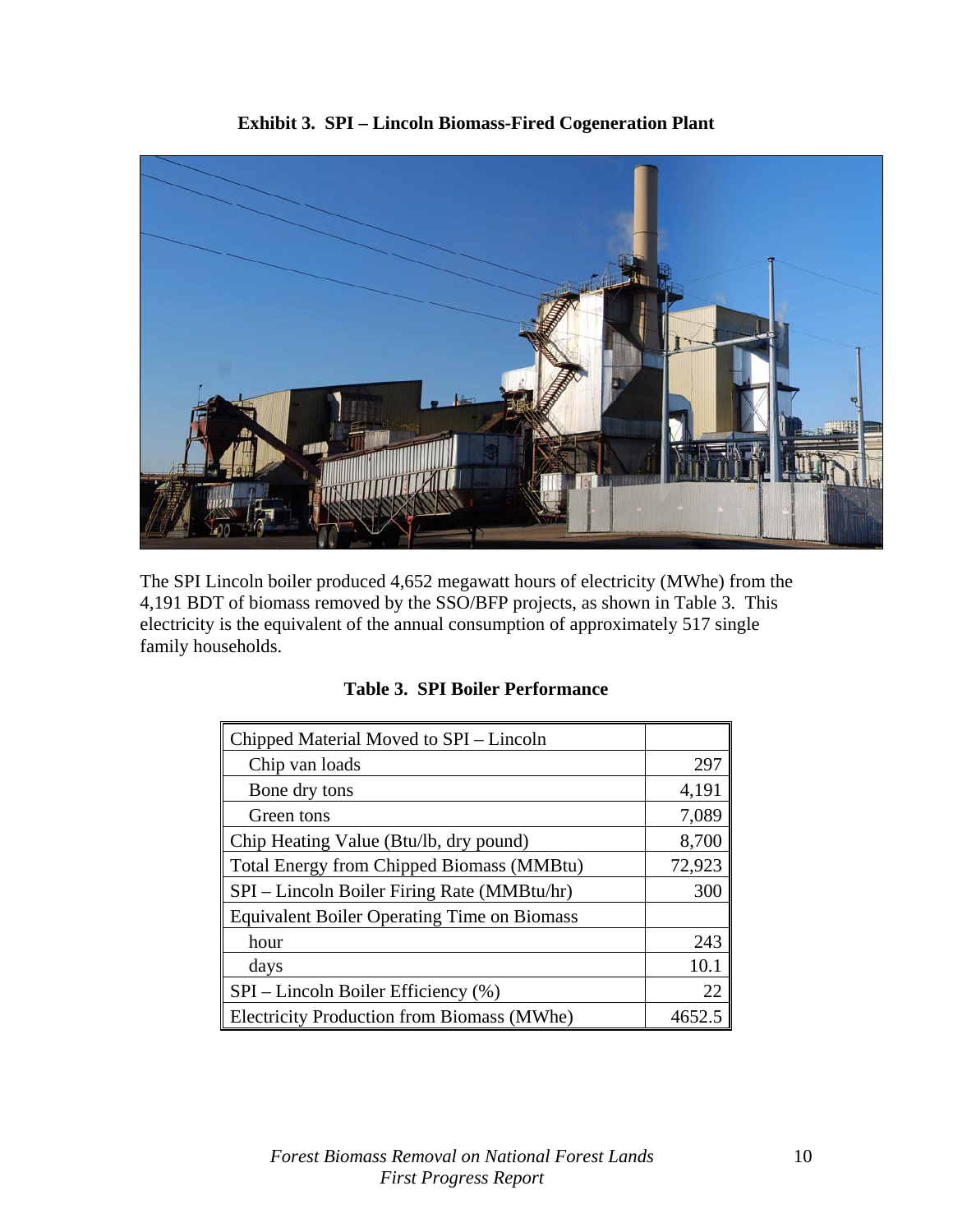### **Air Quality Impacts – Criteria Air Pollutant Emissions**

#### **Open Pile Burning**

Under historical, "baseline as usual" operations, criteria air pollutant emissions that would have resulted from open pile burning of the forest slash are listed below and detailed in Table 4:

- CO (carbon monoxide)
- $NO<sub>x</sub>$  (nitrogen oxides)
- $PM_{10}$  (particulate matter, diameter less than 10 microns)
- NMOC (non-methane organic hydrocarbons)

#### **Table 4. Emissions Summary – Criteria Air Pollutants**

|                                    | <b>PM10</b> | <b>NOx</b> | CO        | <b>NMOC</b> |
|------------------------------------|-------------|------------|-----------|-------------|
| <b>Baseline, Business as Usual</b> |             |            |           |             |
| Open Pile Burn (lb)                | 106,335     | 28,356     | 1,063,350 | 106,335     |
| <b>Biomass to Energy</b>           |             |            |           |             |
| SPI – Lincoln Boiler (lb)          | 1,338       | 8,921      | 12,744    | 299         |
| Transport (lb)                     | 32          | 1,335      | 3,140     | 39          |
| Chipping (lb)                      | 1,632       | 829        | 874       | 26          |
| TOTAL (lb)                         | 3,002       | 11,084     | 16,759    | 365         |
| Reduction (tons)                   | 51.7        | 8.6        | 523.3     | 53.0        |
| % Reduction                        | 97.2        | 60.9       | 98.4      | 99.7        |

Emission factors (EF) used for open slash pile burning are provided in Appendix A.

#### **Utilizing Woody Biomass in a Biomass Power Generation Facility**

As an alternative to open pile burning, criteria air pollutant emissions from collection, processing, transport, and use of biomass slash to energy, as conducted in this program, are also shown in Table 4. Sources of emissions include:

- Diesel engines on grinder and loaders.
- Diesel engines on chip van transports.
- Dust from grinding operation.
- Dust from vehicle travel on dirt roads.
- Biomass-to-energy plant.

Factors used for these sources of emissions are also provided in Appendix A.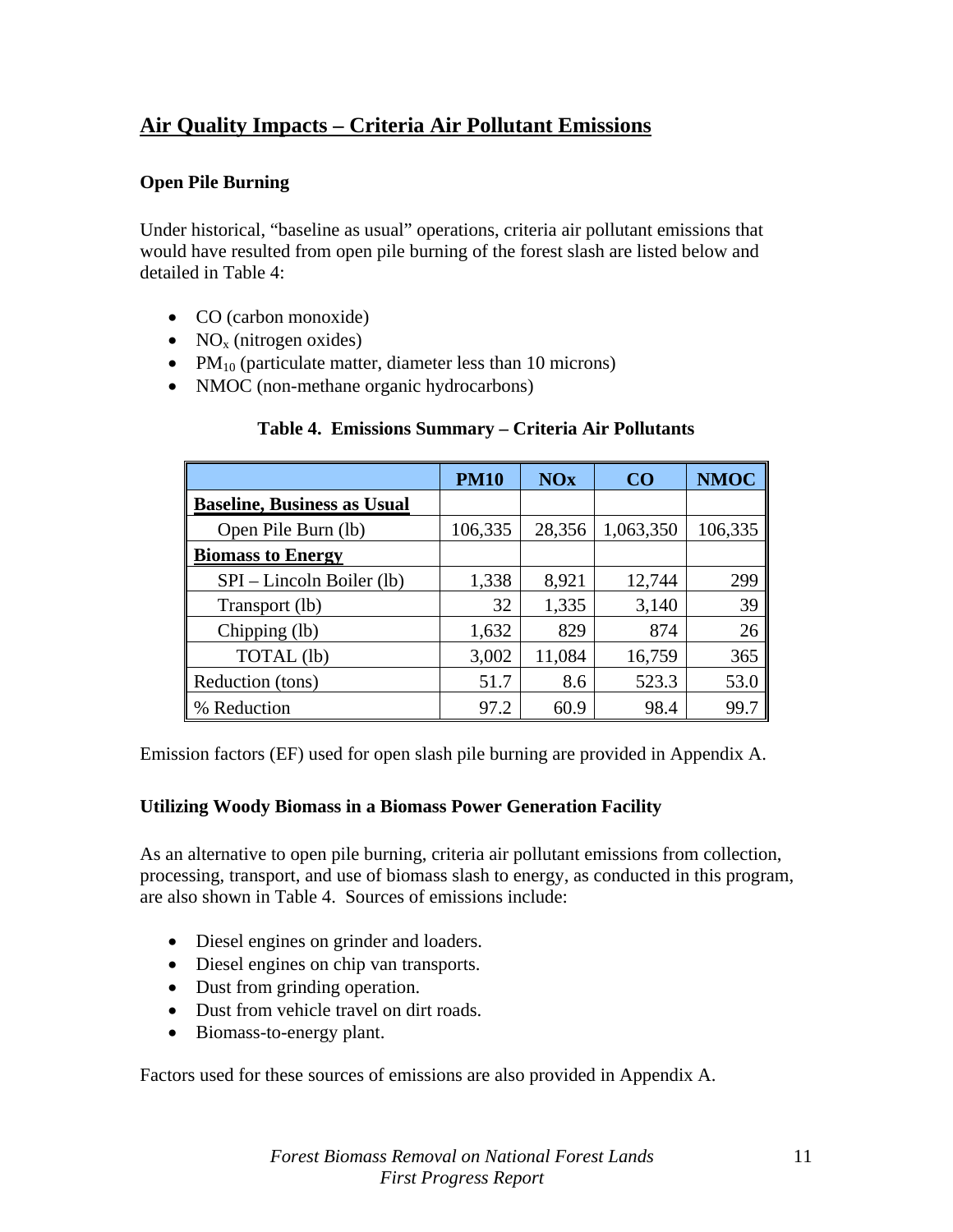As highlighted in Figure 2, using forest slash for energy provides significant reductions in all criteria pollutants:

- PM10 Reduced by 97.1% (51.7 tons). This is the equivalent of the yearly output of 3,447 residential wood burning appliances.
- NOx Reduced by  $60.1\%$  (8.6 tons).
- CO Reduced by  $98.4\%$  (523 tons).
- NMOC Reduced by 99.7% (53 tons).

#### **Figure 2. Criteria Air Pollutant Emissions Comparison Between Open Pile Burn and Biomass-to-Energy Operations**



### **Air Quality Impacts – Greenhouse Gases**

Table 5 shows the greenhouse gas (GHG) reductions achieved by using the forest slash for biomass to energy.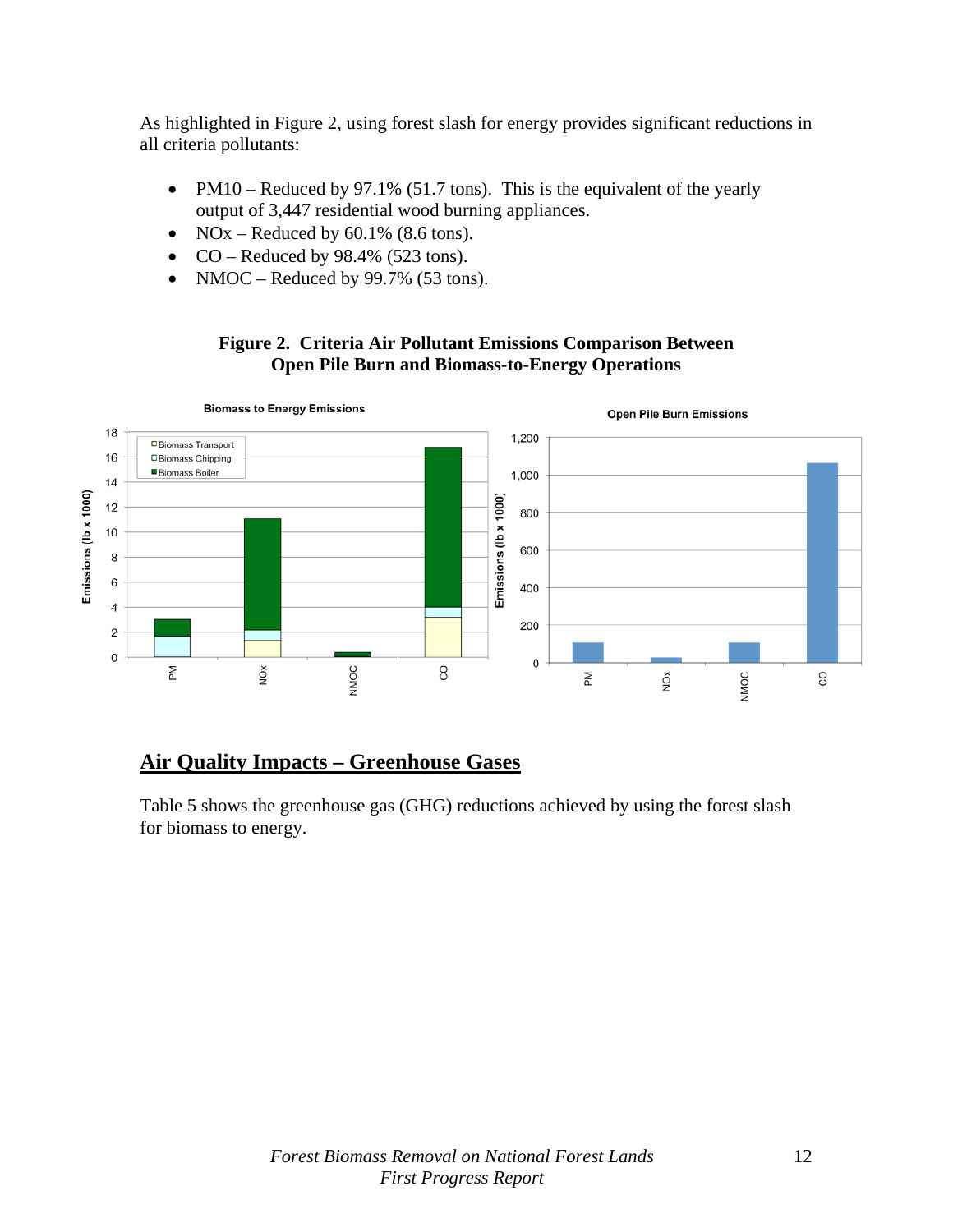| <b>Baseline, Business as Usual</b>                |        |
|---------------------------------------------------|--------|
| Open burning                                      |        |
| $CH4$ (tons)                                      | 18     |
| $CO2e12$ (tons)                                   | 372    |
| Displaced grid electricity (tons)                 | 2,003  |
| <b>Biomass to Energy</b>                          |        |
| Biomass power plant                               |        |
| $CH4$ (tons)                                      | 0.4    |
| $CO2e (CH4*25) (tons)$                            | 9      |
| Chipping                                          |        |
| Fuel (gallons)                                    | 6,623  |
| $CO2$ (tons)                                      | 73     |
| <b>Transport</b>                                  |        |
| Travel (miles)                                    | 35,640 |
| Fuel (gallons)                                    | 7,920  |
| $CO2$ (tons)                                      | 87     |
| <b>Net Reduction</b>                              |        |
| $CO2 Cost Effectiveness ($\text{\textdegree}(\%)$ | 38     |
| $CO2e$ (tons)                                     | 2,205  |
| $CO2e$ reduction per BDT biomass                  |        |
| $($ ton $CO2e$ /ton biomass)                      | 0.526  |

|  |  |  | <b>Table 5. Emission Summary – Greenhouse Gases</b> |  |
|--|--|--|-----------------------------------------------------|--|
|--|--|--|-----------------------------------------------------|--|

Reductions are determined as the difference of:

 $\overline{a}$ 

- Baseline, business as usual. GHG emissions are associated with:
	- Open pile burning. Accounts for  $CH_4$  that is released from open pile burning. The CH4 EF is shown in Appendix A.
	- Electricity from the existing grid (from associated fossil fuel combustion) displaced by that produced from the waste biomass fuel. An existing electricity grid EF of 861 lb  $CO<sub>2</sub>$  / MWhe is used (taken from that used by the California Air Resources Board AB32 Scoping Plan).
- Biomass to energy. GHG emissions associated with:
	- Biomass power plant. Accounts for  $CH_4$  released from the combustion of biomass in the power plant boiler. The CH4 EF is shown in Appendix A.

 ${}^{12}CO_2$ e is determined by using the global warming potential of CH<sub>4</sub>. The GWP of CH<sub>4</sub> utilized in this model is 21 tons  $CO<sub>2</sub>e/ton CH<sub>4</sub>$ .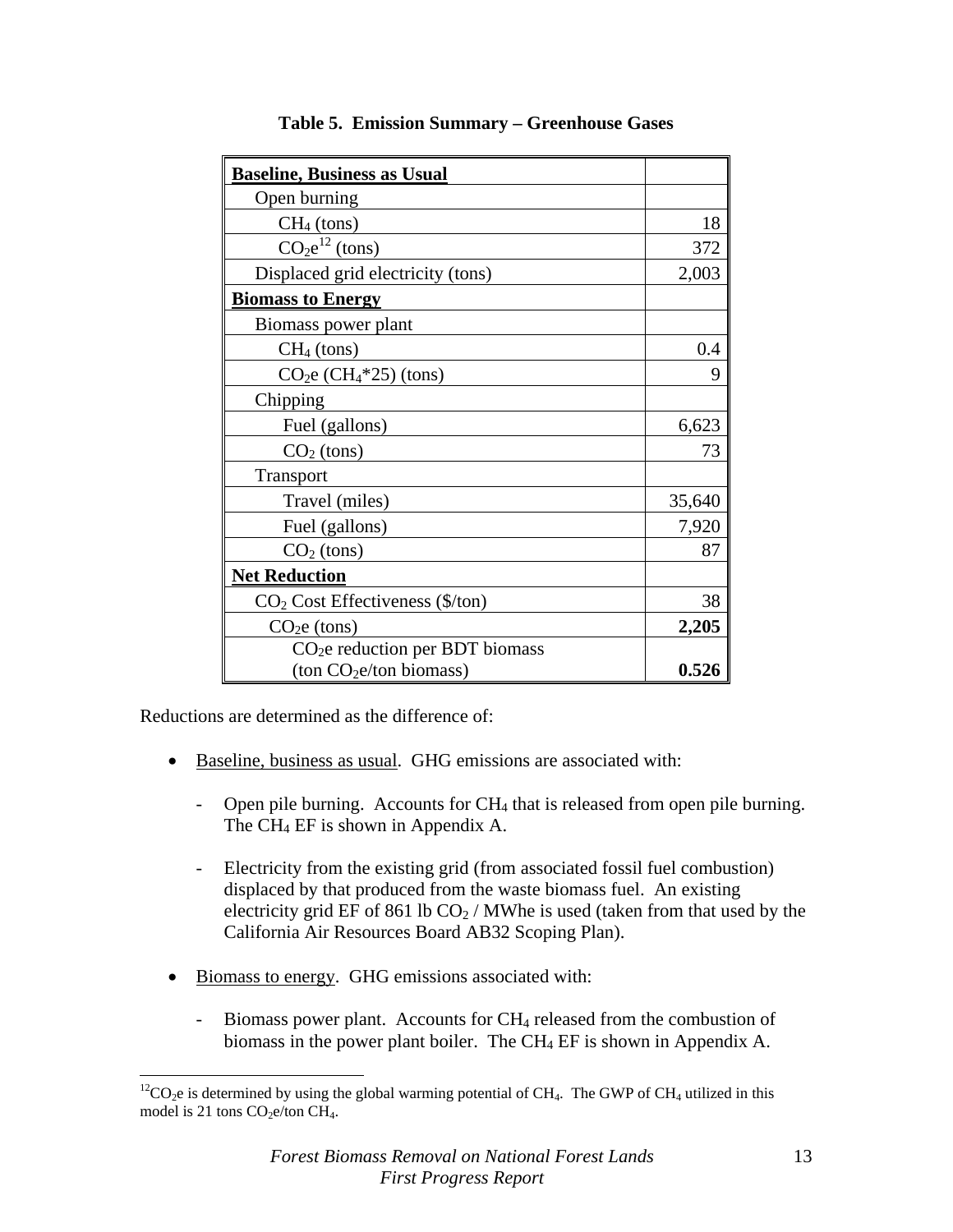$Collection$ , Processing and Transport. Accounts for  $CO<sub>2</sub>$  produced from diesel fuel combustion from engines on grinder, loader, and chip van transport operations.

An overall reduction of 2,205 tons of GHG is achieved from the biomass-to-energy operations. Based on an assumption that an average passenger vehicle emits 5.75 tons of  $CO<sub>2</sub>e$  per vehicle per year,<sup>13</sup> this overall reduction is equivalent to removing approximately 380 vehicles off the road.

The project team is in the process of developing a formal biomass waste-to-energy GHG protocol for official issuance of GHG offset credits from these types of projects. The protocol will be based on the data gathering and calculations presented from this forest biomass waster recovery and utilization program.

The cost effectiveness of  $CO<sub>2</sub>$  reductions is shown as a function of biomass fuel value at the energy recovery plant and collection/processing/transport costs (see Figure 3). Cost effectiveness is the measure of the projected cost to remove or avoid GHG emissions as a function of the fuel value and collection/processing/transport costs. As a result of this analysis based on the data generated at the SSO project, a lower cost effectiveness would indicate that a project would have to generate fewer funds in order to make the project economical to avoid GHG emissions. If cost effectiveness is zero or negative, this indicates that the project is economical without consideration of GHG, and thus the project avoids emissions without any additional incentive.

 $\overline{a}$ 

<sup>13</sup>http://www.epa.gov/otaq/climate/420f05004.htm, accessed October 23, 2008.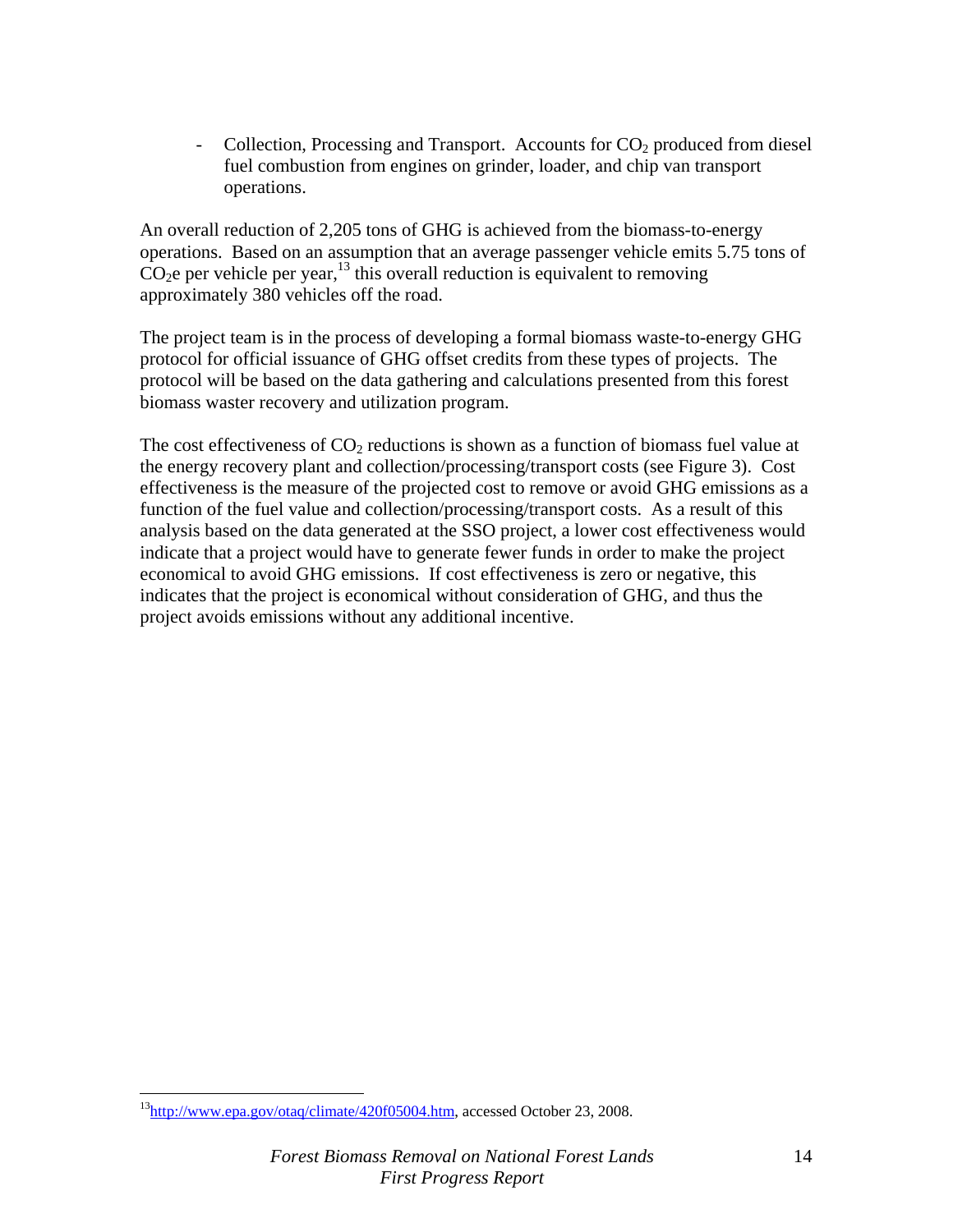#### **Figure 3. GHG Reduction Cost Effectiveness as a Function of Biomass Fuel Value and Biomass Waste Collection, Processing, and Transport Cost**



## **Potential Benefits to Watersheds**

Exhibit 4 shows a typical slash pile along with the before and after images of treatment (processing and removal) on the SSO project.



**Exhibit 4. Slash Pile at SSO Project Near Foresthill, California**  *Before Treatment*

*Forest Biomass Removal on National Forest Lands First Progress Report*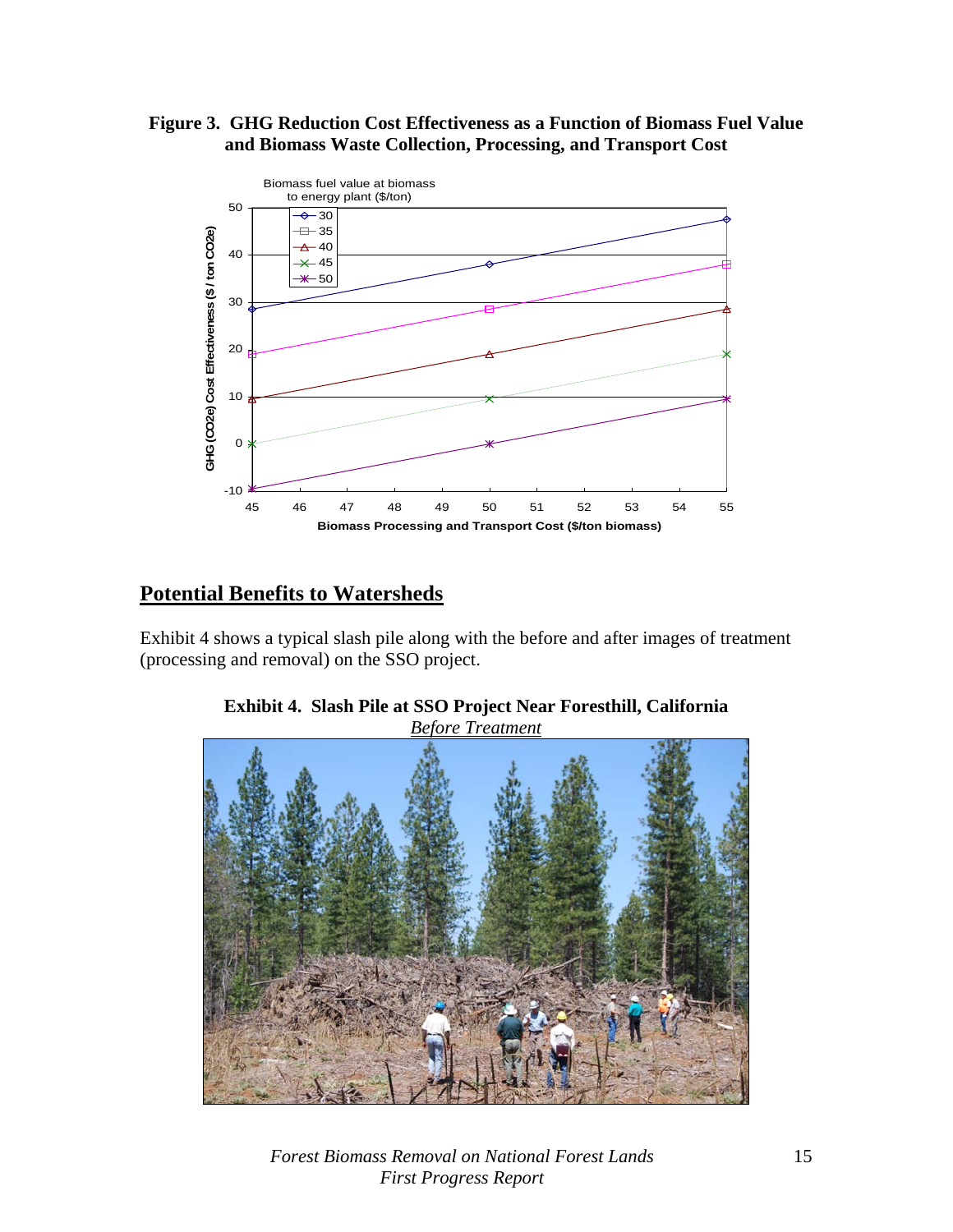*After Treatment*



Natural resource managers have found that treating hazardous forest fuels in the upland watersheds of California provides numerous societal benefits. For example, the hydrologic response following fuels treatment activities indicates that there is a net increase in water yield if the forest stand density (basal area) is reduced at least 20 percent. $^{14}$ 

While increasing the water yield in selected watersheds is important, so too is the net improvement in overall forest health as a result of treating unnaturally high concentrations of forest fuels. Watersheds are more fire resilient following landscape level vegetation management activities, helping to mitigate the propensity for catastrophic wildfire events. History has shown that watersheds which experience high intensity wildfire events are likely to experience significant water quality degradation from the accelerated erosion and deposition of organic carbon, ash, and sediment.

In some cases wildfire events will severely impact watersheds for decades. The Buffalo Creek Fire (1996) and Hayman Fire (2002) consumed almost 150,000 acres in the domestic watershed for the City of Denver. Due to the severe degradation and increased erosion, the Denver Water Board is estimating that sediment removal operations for the Strontia Springs and Cheesman Reservoirs will cost approximately 31 million dollars.<sup>15</sup> In direct response to the issue of wildfire defensible watersheds, the Colorado State

 $\overline{a}$ 

<sup>14</sup>C.A. Troendle et al. *The Herger-Feinstein Quincy Library Group Project Impacts of Vegetation Management on Water Yield, May, 2007.*<br><sup>15</sup>Interview with Chips Barry, Denver Water Manager. Denver Post, April 11, 2008 editorial.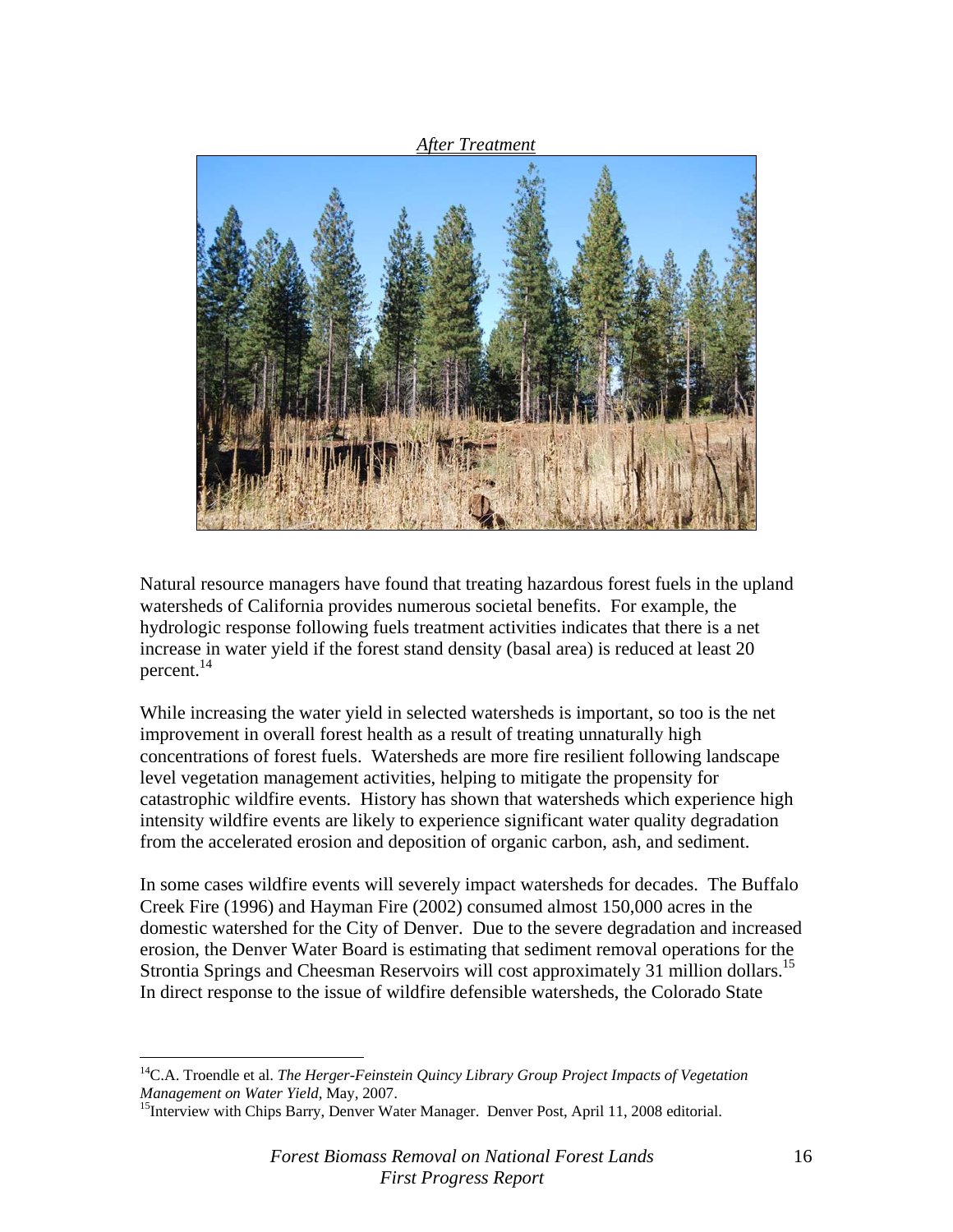legislature has sponsored a bill authorizing the Colorado Water Resources and Power Development Authorities to issue bonds to initiate forest health improvement projects.

While much of the information available regarding the benefits of forest fuels reduction to the health of watersheds is anecdotal, there are some recent studies underway that are structured to monitor watershed impacts in the central Sierra Nevada Range. The Sierra Nevada Adaptive Management Project (SNAMP) is currently seeking full funding and will likely be implemented. This project will include research sites in the headwaters of the North Fork of the Middle Fork of the American River. The research team anticipates that all instrumentation should be installed and operational by the end of  $2008$ <sup>16</sup> Current study plan indicates that this research project will take about seven years to implement.

Key factors relative to watershed health to be monitored in the SNAMP research include:

- Timing and magnitude of both peak flows and overall flow regime.
- Changes in water cycle affecting water quality.
- Soil disturbance (may affect terrestrial and aquatic flora/fauna and water resources for downstream users).

Exhibit 5 provides an image of one of the tributaries to the Middle Fork of the American River.



#### **Exhibit 5. Sugar Pine Dam and Shirttail Creek Watershed Near Foresthill, California**

<u>.</u>

<sup>&</sup>lt;sup>16</sup>Sierra Nevada Adaptive Management Plan, Field Protocol and Study Plan Water, May, 2008.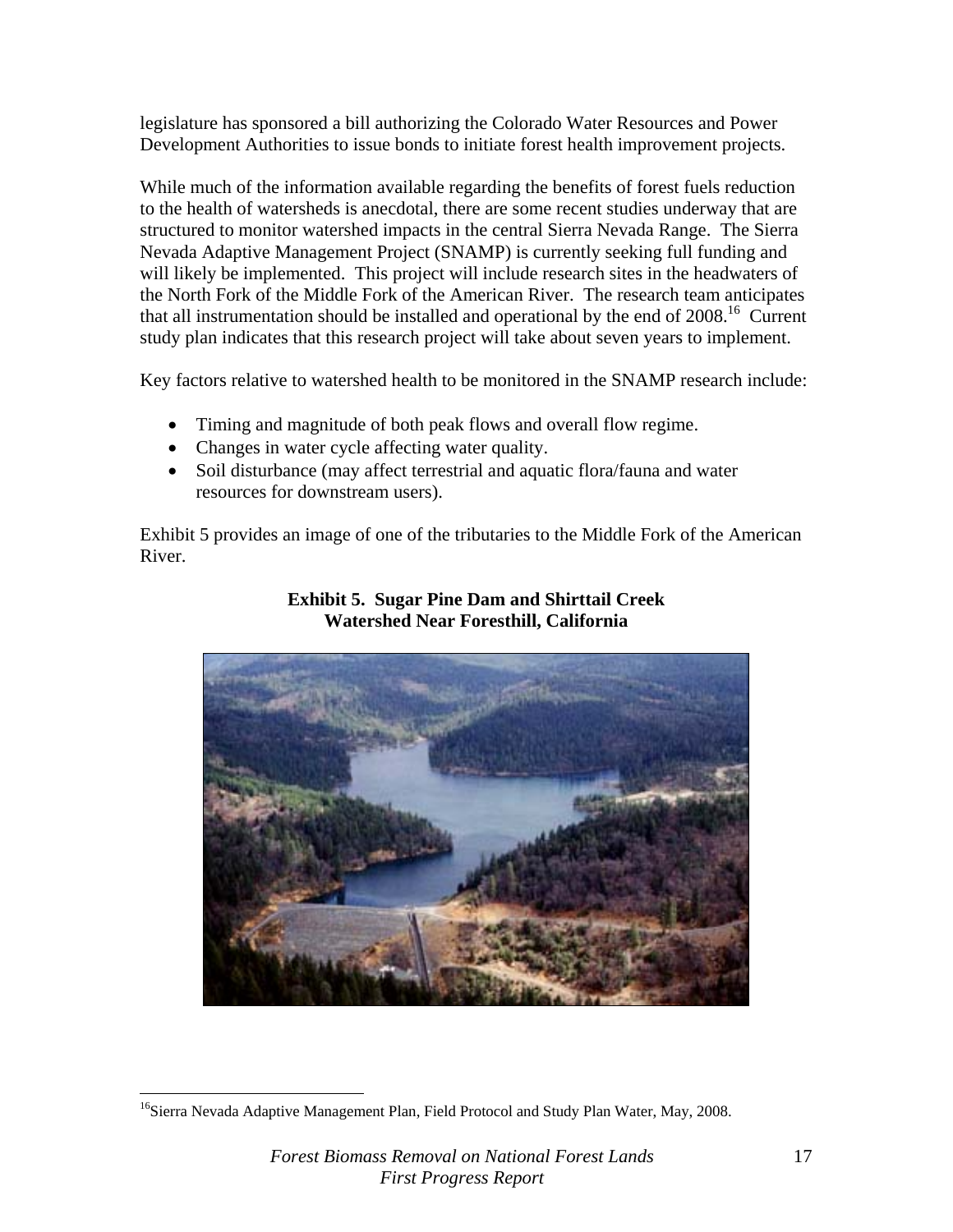### **Mitigation of Wildfire Behavior**

Proactive removal of excess biomass material generated as a result of timber management and forest fuels reduction activities have a significant impact on wildfire behavior. Communities and forest managers throughout the Inland West have employed this tactic to create defensible space to protect lives, property, habitat and forest ecosystems.

Fire officials in Placer County have been very supportive of the SSO/BFP biomass removal project. Luana Dowling, Administration Manager for the Foresthill/Iowa Hill Fire Safe Council, noted:<sup>17</sup>

*"First I would like to thank you for your help with fuels mitigation in our area, this is never easy and we can use all the help we can get.* 

*The removal of these large piles is essential to fire mitigation efforts in the forest. Two of the piles in the area were set fire this summer and had the potential of becoming major forest fires. These piles in our forests are a tinder box waiting to be lit. They seem to attract our young folks as party sites and are easily set ablaze.* 

*The cost to extinguish these piles after accidental ignition is substantial. The money and personnel time is quite extensive. Dozers, engine crews, water tenders, and hand crews are needed to pull apart the piles so that they can be put out without the threat of re-ignition."* 

See Appendix B for full text of this correspondence.

### **Observations**

As this analysis represents the first of several phases, numerous observations or "lessons learned" should be noted.

Regarding the selection of timber harvest slash piles for processing:

- Best to select piles that are located on fairly flat ground.
- Piles that are more than two years old typically yield low quality wood fuel (low heating value).
- At higher elevations (snow zone), moisture content of the slash will be high following winter. Best to process these piles mid summer (July or later) to allow drying due to the impacts of snow load.
- Piles that have been stacked neatly (not "jack strawed") are easier to manage when feeding grinder. Less equipment time is needed to break down the piles. This may eliminate need for two excavators.

 $\overline{a}$ <sup>17</sup>Correspondence to Placer County, 10/7/2008.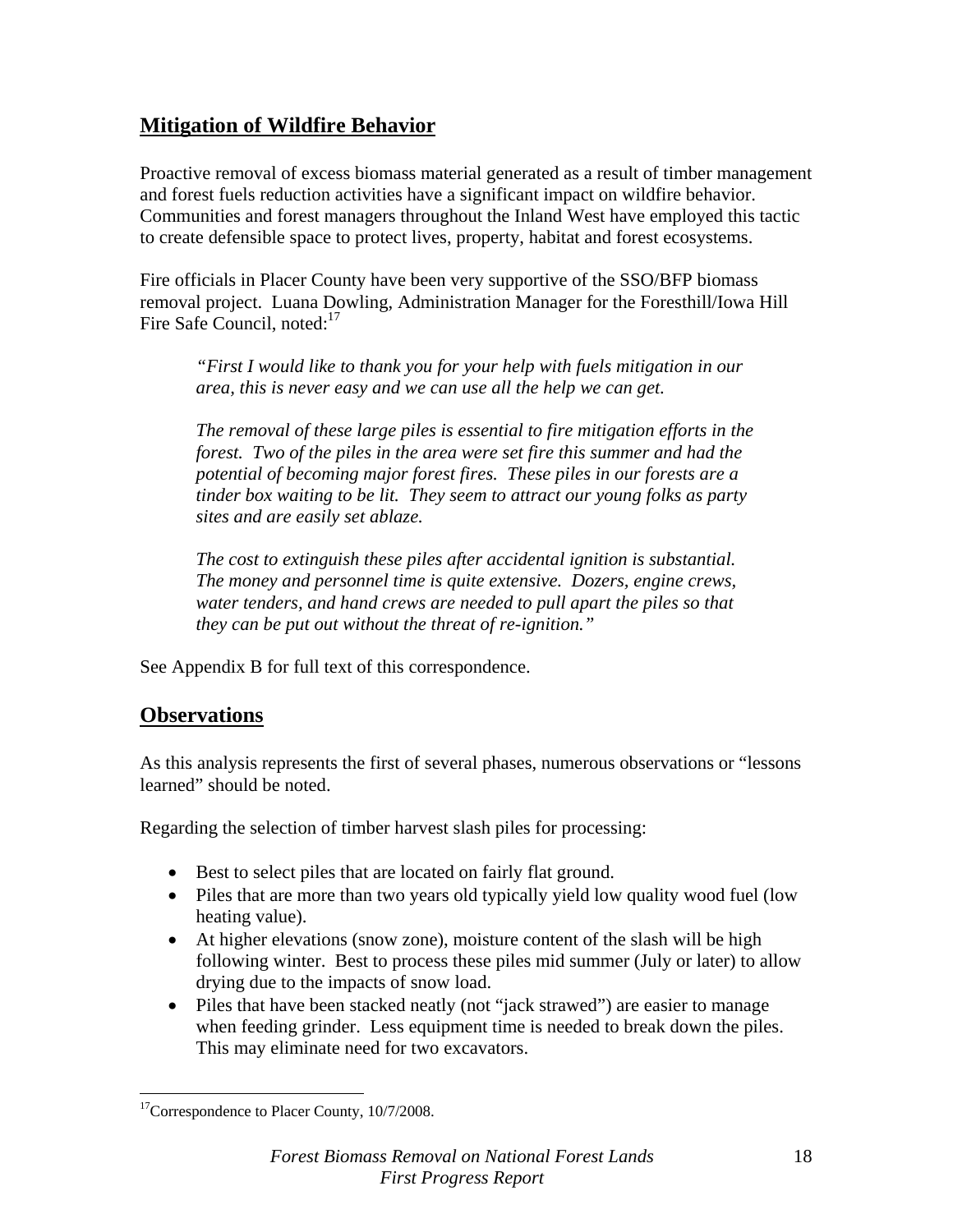- Piles that are pushed up with a dozer blade will likely have a relatively high amount of dirt which will impact fuel quality (high amount of non-combustible material).
- Develop a set of guidelines that forest managers can utilize when directing contractors to build slash piles.
- Select strategic locations for project implementation so that wildfire mitigation and watershed enhancement opportunities are maximized.

Regarding the efficient collection, processing and transport of biomass fuel:

- Large piles with a minimum amount of slash (e.g., ten truckloads minimum) will allow contractors to amortize mobilization costs over more tons produced. Small piles have fewer tons and thus a higher cost per ton for mobilization into and out of the landing.
- Maximize chipping operations productive machine hours by scheduling trucks so the grinder is continuously operating. Grinding equipment only averaged 4 operational hours per day in Phase I.
- If trucks cannot be scheduled (or are not available) to maximize productive machine hours per day, then alternative strategies should be considered, such as grinding onto the ground and loading out trucks using a rubber-tired loader.

## **Meetings Conducted and Funds Allocated**

Several meetings have been held to discuss this project with stakeholders both at the policy team level and with members of the project team to review project objectives, initial findings and discuss next steps. Field trips to the project site within the Tahoe National Forest have been offered to all stakeholders. A short documentary video has been developed regarding this project and will be made available to the SNC. In addition, meetings have been held with the Tahoe Basin Management Unit and Eldorado National Forest to determine which projects should be accomplished in those forests. To date, no specific projects have been identified, but several in each forest are being studied to determine which sites would be optimum and most strategic.

Each national forest has a specific implementation schedule. Coordination and timing of project implementation is taking more time than anticipated and there have been some delays. In addition, the Plumas National Forest suffered from multiple fires this year, thus impacting where the next phase projects are implemented. Additional coordination meetings are scheduled in upcoming months.

Placer County is currently on track to allocate projected budget funds and expects to expend all grant funds as provided by the SNC. To date, approximately 20% of the SNC funds have been expended.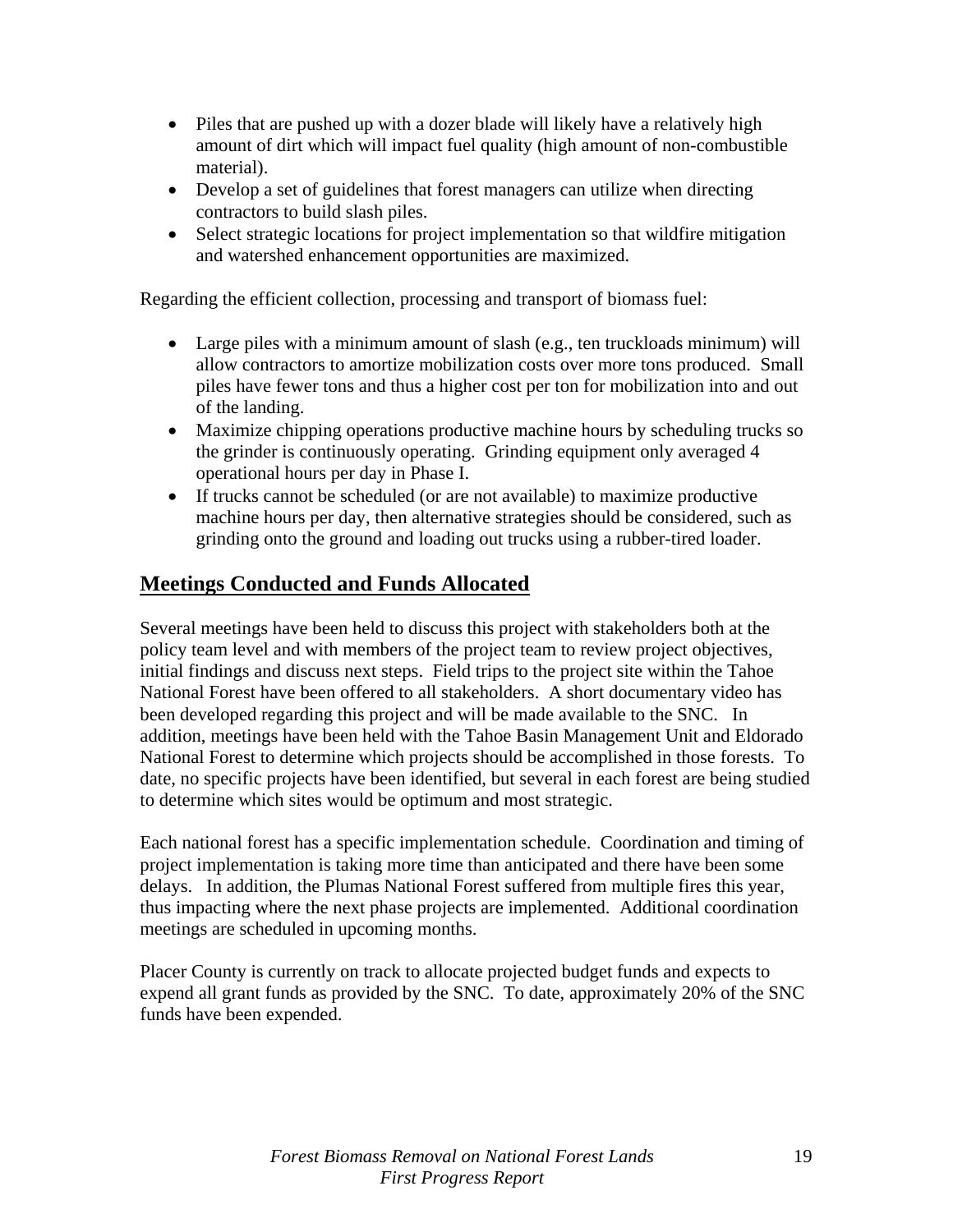### **Phase II Analysis**

Additional woody biomass material from slash piles on the SSO project and Gorman Ranch project (also located on the American River Ranger District) is currently being collected, processed and transported to the SPI – Lincoln power plant. The Placer County Team continues to monitor financial costs, production, and emission levels. It is anticipated that Phase II findings will be available in the early spring of 2009 and will be included in the next progress report to the SNC.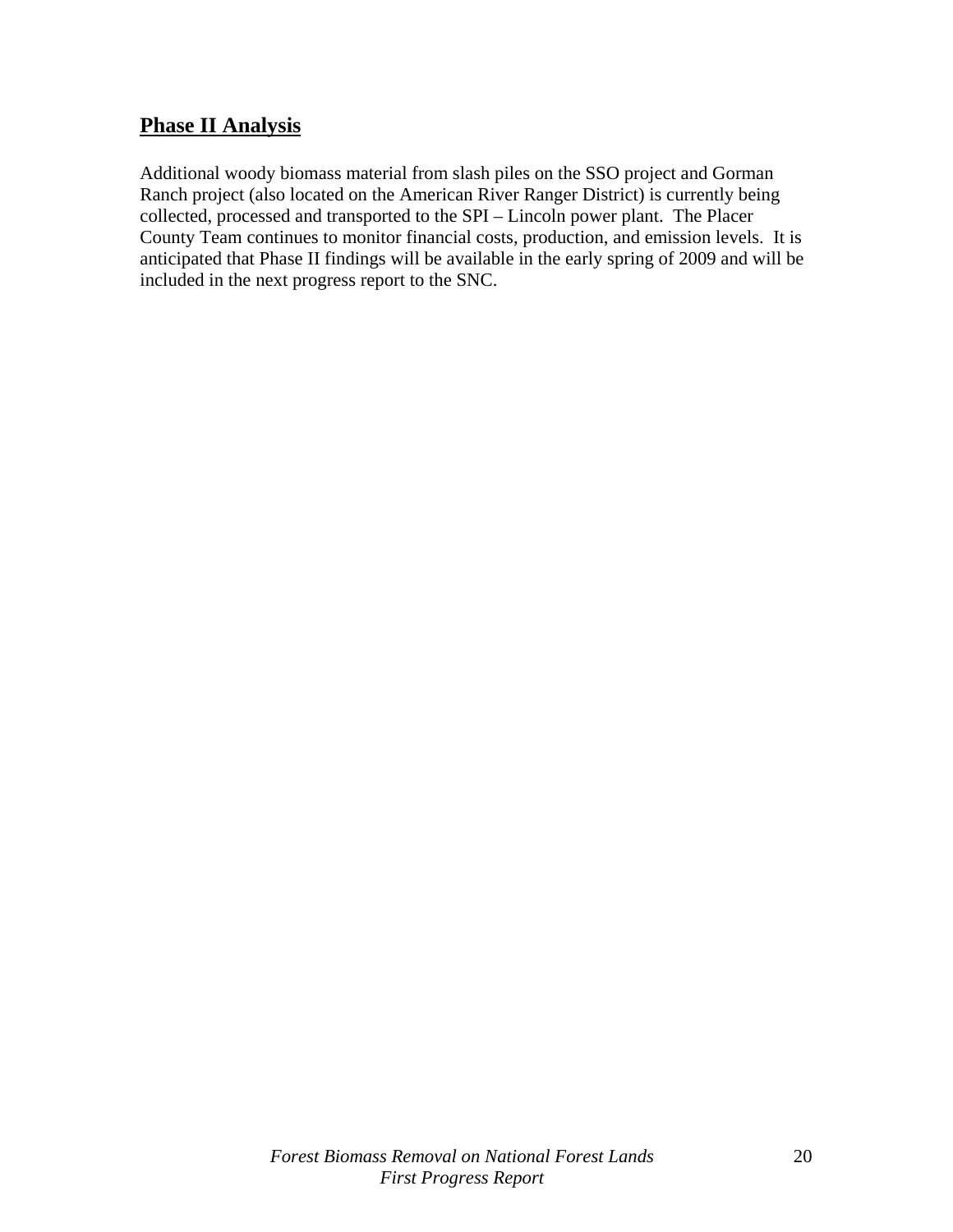### **Appendix A – Emission Factors**

#### Emission Factors for Open Pile Burning

#### **Open Pile Burning of Sierra Nevada Forest Slash Material -- Air Pollutant Emissions Factors**

|                                                        | <b>PM10</b><br>lb/wet<br>ton | <sub>CO</sub><br>lb/wet<br>ton | <b>NMOC</b><br>lb/wet<br>ton | CH <sub>4</sub><br>lb/wet<br>ton | <b>NO<sub>x</sub></b><br>lb/wet<br>ton | SO <sub>x</sub><br>lb/wet<br>ton |
|--------------------------------------------------------|------------------------------|--------------------------------|------------------------------|----------------------------------|----------------------------------------|----------------------------------|
| EPA Emissions Factors for Open Burning (1)             | $4 - 17$                     | $90 - 195$                     | $4 - 19$                     | $2 - 6$                          |                                        |                                  |
| EPA Emissions Factors for Prescribed Burning Piles (2) | 8 - 14                       | $56 - 230$                     | $4 - 15$                     | $4 - 19$                         |                                        |                                  |
| U.C. Davis Lab Scale Study (3)                         | $9 - 11$                     | $65 - 85$                      | $6 - 11$                     | $2 - 3$                          | $3 - 4.5$                              | 0.14                             |
| Literature Review (4) (5)                              | $7 - 20$                     | $35 - 180$                     |                              | $3 - 10$                         | 3.8                                    |                                  |
| Emission Factor Used for this Study                    | 15                           | 150                            | 15                           | 5                                | 4                                      | 0.1                              |

Sources:

(1) U.S. EPA, Compilation of Air Pollutant Emission Factors, AP-42, Section 2.5, Open Burning, October 1992.

(2) U.S. EPA, Compilation of Air Pollutant Emission Factors, AP-42, Section 13.1, Prescribed Burning, October 1996.

(3) B. Jenkins, et al., Atmospheric Pollutant Emission Factors from Open Burning of Agricultural and Forest Biomass by Wind Tunnel Simulations, CARB Report No. A932-196, April 1996

(4) R. Kopmann, K. von Czapiewski, and J.S. Reid, "A review of biomass burning emissions, part I; gaseous emission of carbon monoxide, methane, volatile organic compounds, and nitrogen containing compounds," Amos. Chem. Phys. Discuss., Vol. 5, pp. 10455-10516, 2005.

(5) J.S. Reid, R. Koppmann, T.F. Eck, and D.P. Eleuterio, "A review of biomass burning emissions, part II; intensive physical properties of biomass burning particles," Amos. Chem. Phys. Discuss., Vol. 5, pp. 799-825, 2005.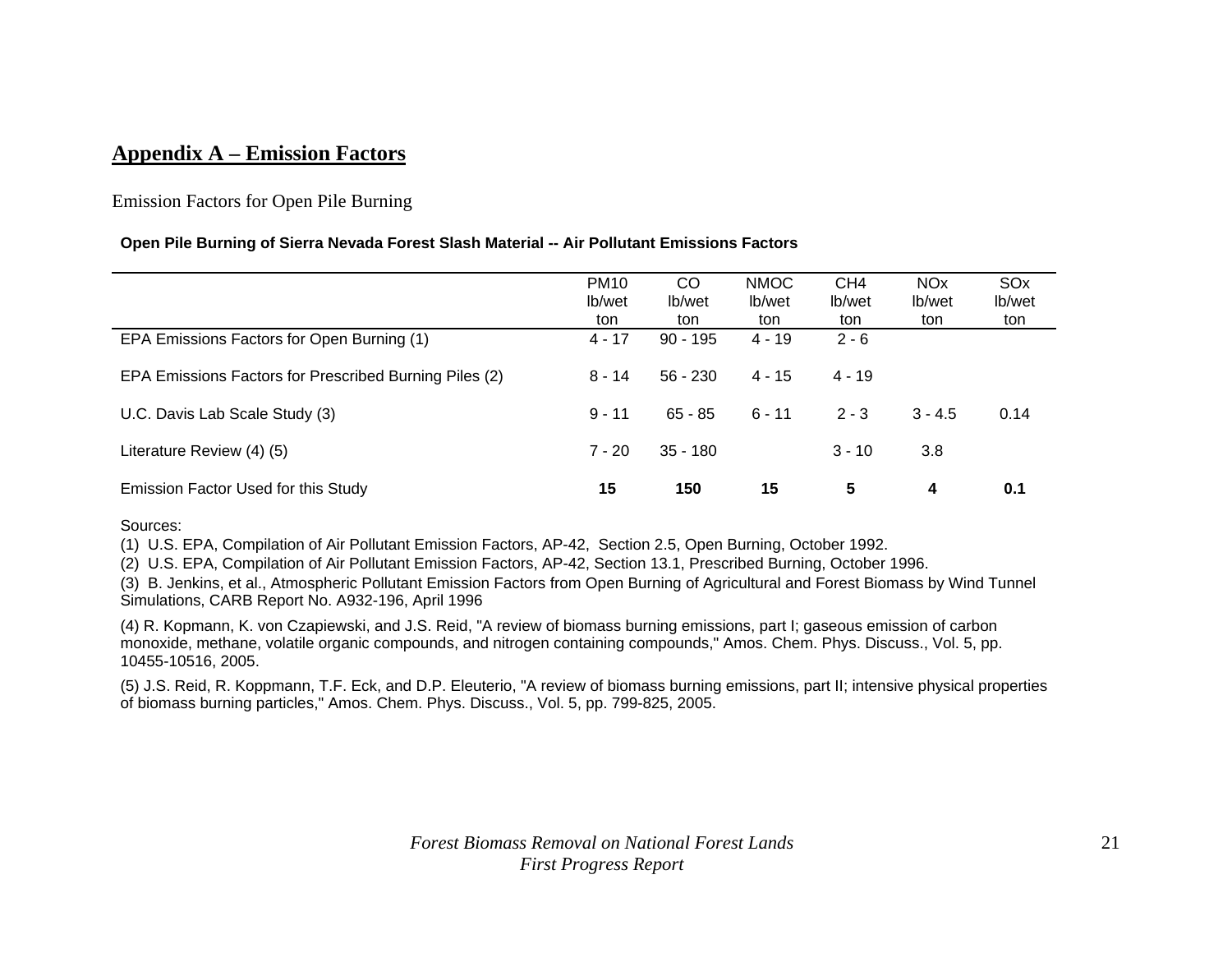Biomass Power Plant Emission Factors

|                       | <b>PM10</b><br>lb/dry<br>ton | SO <sub>2</sub><br>lb/dry<br>ton | CO<br>lb/dry<br>ton | <b>NOx</b><br>lb/dry<br>ton | <b>NMOC</b><br>lb/dry<br>ton | CH4<br>lb/dry<br>ton |
|-----------------------|------------------------------|----------------------------------|---------------------|-----------------------------|------------------------------|----------------------|
| Rio Bravo Rocklin (1) | 0.205                        | 1.477                            | 0.196               | 0.002                       | 0.064                        | 0.192                |
| SPI Lincoln (2)       | 0.319                        | 2.129                            | 0.018               | 3.041                       | 0.071                        | 0.214                |
| SPI Loyalton (3) (4)  | 0.344                        | 2.499                            | 0.031               | 9.359                       | 0.175                        | 0.524                |

Sources:

(1) From June 2007 Source Test of Rio Bravo Rocklin Circulating Fluidized Bed Boiler,

burning urban wood waste and agricultural biomass wastes

(2) From June 2007 Source Test of Sierra Pacific Industry Lincoln McBurney Grate Fired Boiler, burning mill wood wastes and agricultural biomass wastes

(3) From August 2007 Source Test of Sierra Pacific Industry Loyalton Riley Grate Fired

Boiler, burning urban wood wastes, mill residues and in-forest biomass wastes

(4) Loyalton PM10 is based on 16 year average due to 2007 being extremely low (0.47 pph) and not representative of normal.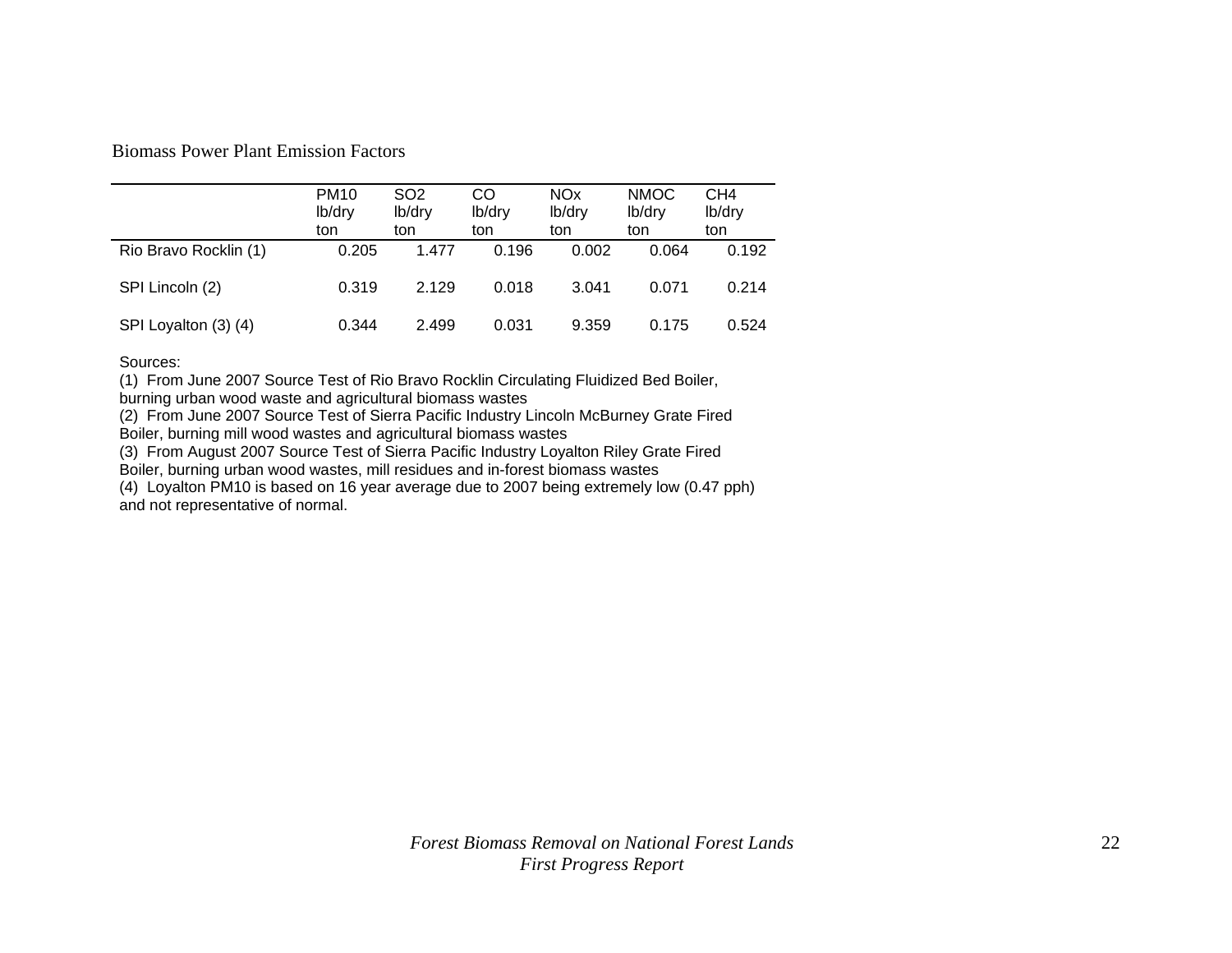#### Transport Related Emission Factors

#### *Chip Van* PM10 NOx CO NMOC CH4 CH<sub>4</sub> g/mile g/mile g/mile g/mile g/mile Chip Van (1) 0.4 17 40 0.5 0.5

Source:

(1) Carl Moyer Program Guidelines, Diesel Heavy Duty Vehicles, November 2005

*Emissions from Chip Van travel over dirt road surfaces* 

|                  | PM <sub>10</sub> |
|------------------|------------------|
|                  | g/mile traveled  |
| Unpaved Road (1) | 2.1              |

Source:

(1) California Air Resources Board, Emission Inventory, Section 7.10, Unpaved Road Dust (Non-Farm Roads)

#### Chipper Equipment Emission Factors

*Engine*

| Engine Emission Factor (1) | NO <sub>x</sub> | VOC       | <b>PM10</b> | CO        |
|----------------------------|-----------------|-----------|-------------|-----------|
|                            | $g/HP-hr$       | $g/HP-hr$ | $g/HP-hr$   | $g/HP-hr$ |
| Tier I, 300-750 HP         | 5.93            | 0.38      | 0.12        | 5         |
| Tier II, 300-750 HP        | 3.79            | 0.12      | 0.088       | 4         |
| Tier III, 300-750 HP       | 2.32            | 0.12      | 0.088       | 3         |

#### Source:

(1) Carl Moyer Program Guidelines, Agricultural Engines, Off-Road Diesel, Table B-12, November 2005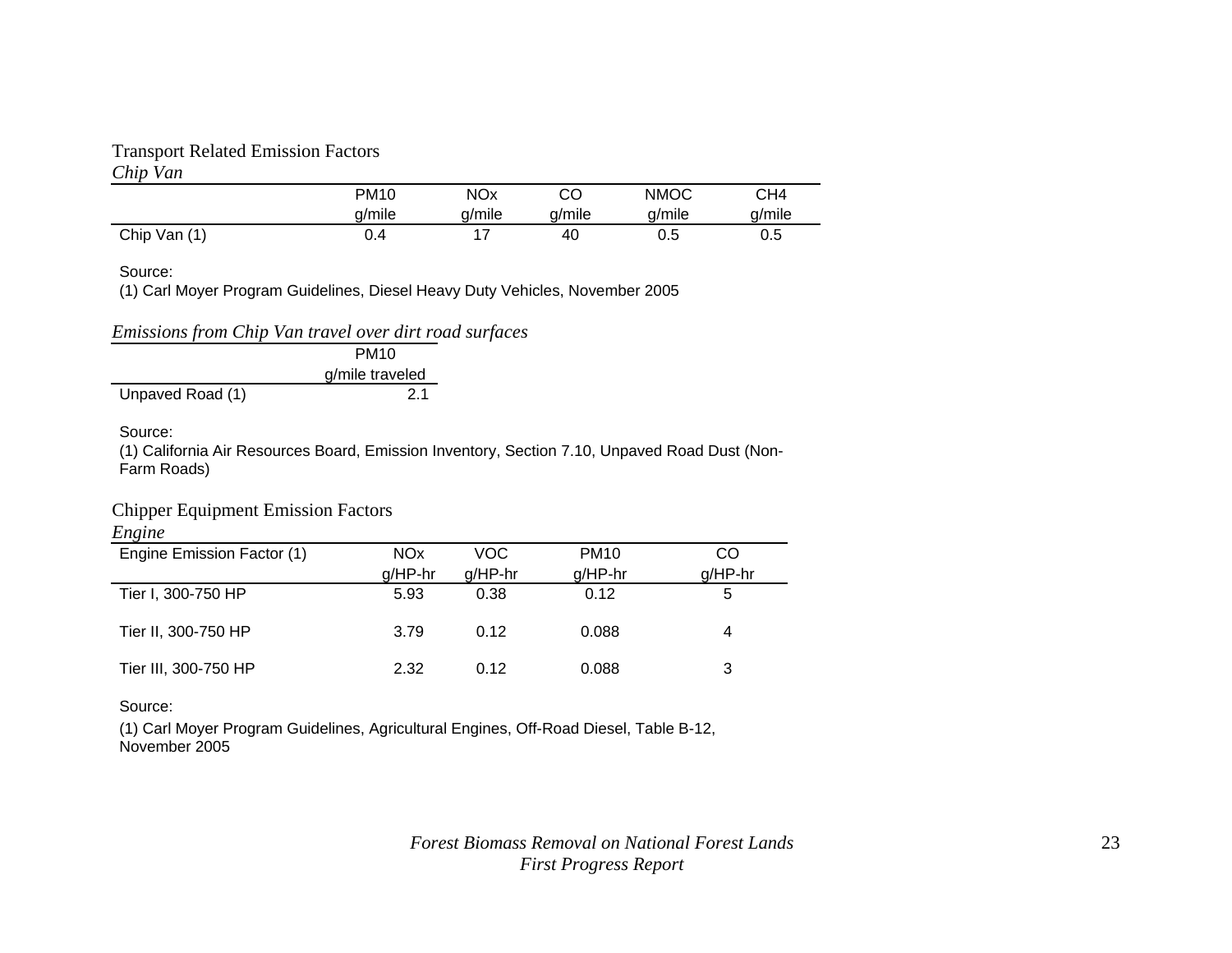| Engine Emission Factor (1) | <b>NO<sub>x</sub></b><br>lb/wet | VOC.<br>lb/wet | <b>PM10</b> | CO         |
|----------------------------|---------------------------------|----------------|-------------|------------|
|                            | ton                             | ton            | lb/wet ton  | lb/wet ton |
| Tier I                     | 0.1829                          | 0.0117         | 0.0037      | 0.1542     |
| Tier II                    | 0.1169                          | 0.0037         | 0.0027      | 0.1233     |
| Tier III                   | 0.0715                          | 0.0037         | 0.0027      | 0.0925     |

#### Source:

 (1)Carl Moyer Program Guidelines, Agricultural Engines, Off-Road Diesel, Table B-12, November 2005. Also assumes a 700 HP grinder processing 50 green tons slash per hour.

| Uncontrolled (1) | Controlled (2) |
|------------------|----------------|
| <b>PM10</b>      | <b>PM10</b>    |
| lb/green ton     | lb/green ton   |
| 0.35             | 0.105          |

Sources:

(1) EPA, AP-42, Log Sawing, Chapter 12

(2) PM control efficiency of 70% with water spray

(3) EPA, AP-42, Log Debarking, Chapter 12, 0.024 lb

PM/ton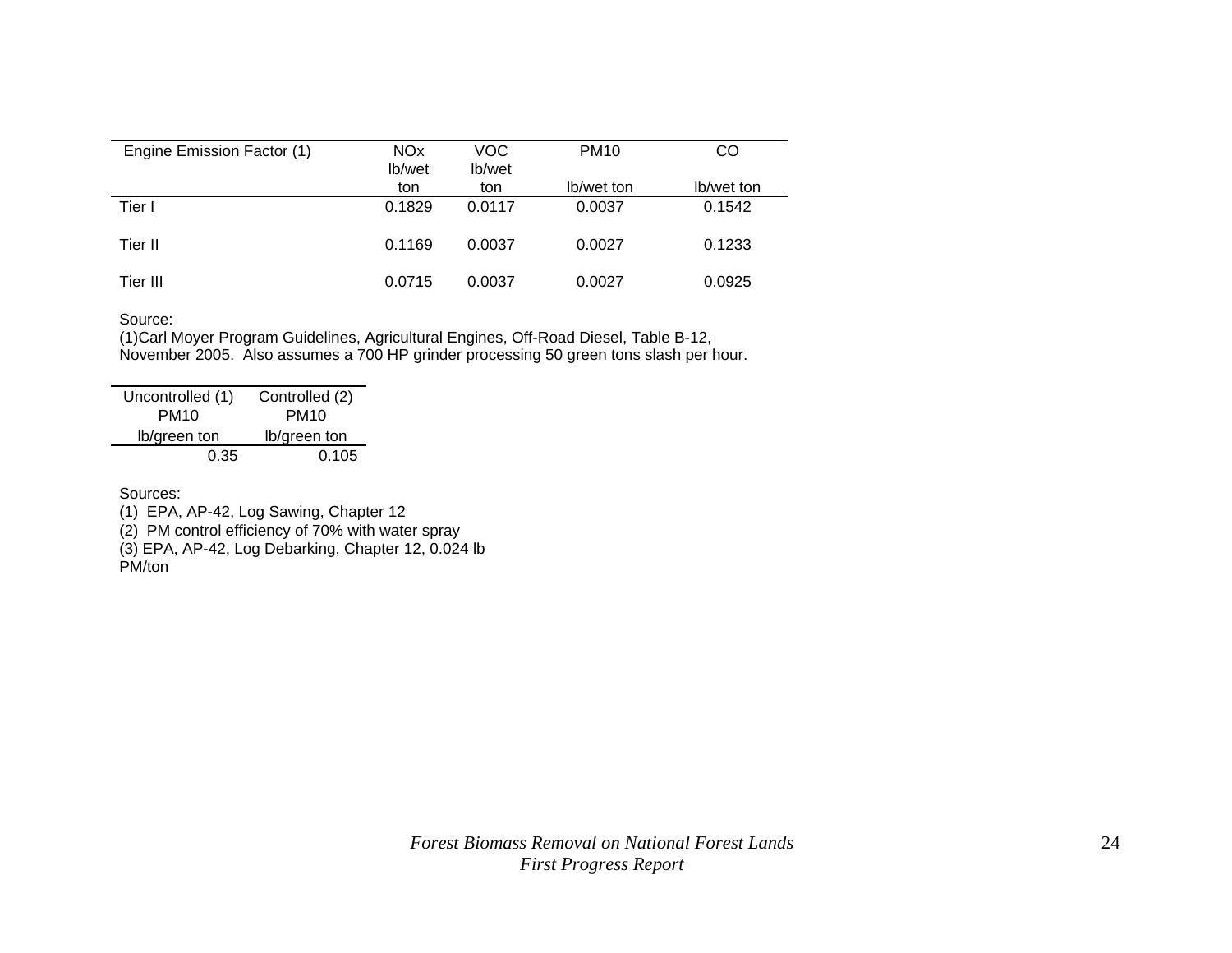### **Appendix B – Foresthill Fire Protection District**



**Foresthill Fire Protection District** P.O. Box 1099 Foresthill, CA 95631 Office: (530) 367-2465 Fax: (530) 367-3498

**DISTRICT BOARD SUE GRANT GARYV. HALL JOAN ELLIOTT JERRY MILLSAPS FORREST EKLUND** 

October 7, 2008

Brett Storey:

RE: Pile removal impact on fire mitigation

First I would like to thank you for your help with fuels mitigation in our area, this is never easy and we can use all the help we can get.

The removal of these large piles is essential to fire mitigation efforts in the forest. Two of the piles in the area were set fire this summer and had the potential of becoming major forest fires. These piles in our forests are a tinder box waiting to be lit. They seem to attract our young folks as party sites and are easily set ablaze.

The cost to extinguish these piles after accidental ignition is substantial. The money and personnel time is quite extensive. Dozers, Engine crews, Water tenders, and hand crews are needed to pull apart the piles so that they can be put out without the threat of re-ignition.

Burning these piles when the weather permits, has been in vain as they are too tightly packed and seem to go out without burning completely.

Mastication of this material may be an option, but this is also costly and as the recent report on the American River Complex shows even mastication has the potential need to be followed up by low intensity under story burns during low fire danger periods outside of fire season. This would leave the 100 and 1000 hour dead fuel (1 to 3 inches and 3 to 8 inches respectively) unavailable reducing fire intensity and less likely to cause tree mortality particularly for the more mature trees.

Chipping and removing these piles from our forest seems to be the most economical and environmentally prudent approach to continued forest health and reduction of wild fires. Without thinning, our forest is overstocked and more susceptible and prone to disease and fire.

In my opinion we need to continue to keep as many tools in our tool box as possible. Chipping and removing these pile from our forest will help reduce the threat of wildfire and take more fuel bed out of our forest.

Sincerely,

Luana R. Dowling Admin Manager Foresthill/Iowa Hill FSC Chairman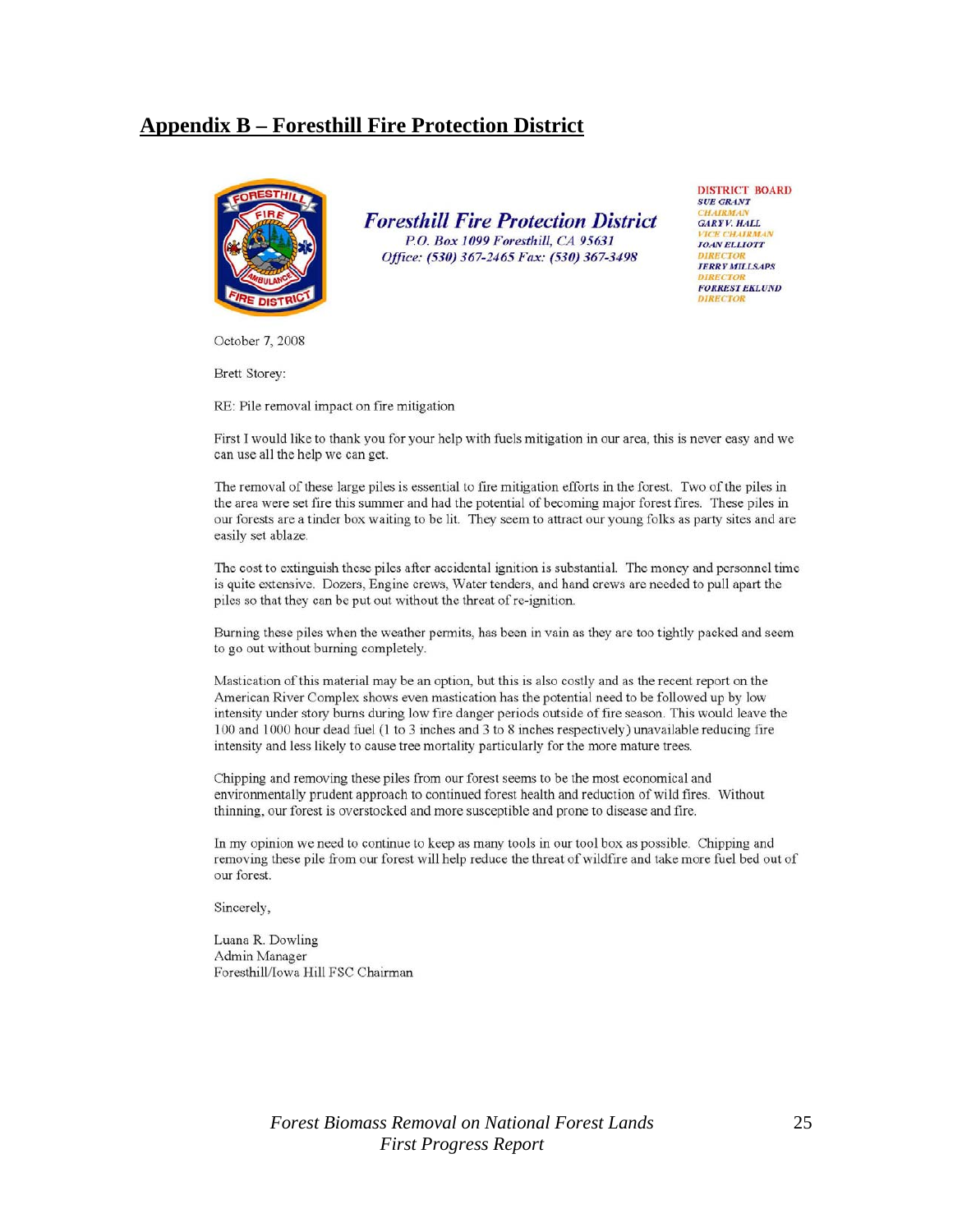| Date    | Chip Van<br>Loads       | <b>Chip Production</b> |              | Landing<br>#   | Equipment<br>Operation | <b>Fuel Usage</b><br>Chipping | Grinder | Loader         | Excavator        | Green<br>Tons/operating<br>hour |
|---------|-------------------------|------------------------|--------------|----------------|------------------------|-------------------------------|---------|----------------|------------------|---------------------------------|
|         |                         | (bone dry tons)        | (green tons) |                | (hours)                | (gal)                         | gal     | gal            | gal              |                                 |
| 4/14/08 | $\overline{\mathbf{c}}$ | 23.5                   | 43.3         | $\overline{c}$ | 2.5                    | 93.5                          | 75      | 6.5            | 12               | 17.3                            |
| 4/15/08 | 5                       | 57.6                   | 116.5        | $\overline{c}$ | 11.8                   | 0                             |         |                |                  | 9.9                             |
| 4/16/08 | 6                       | 80.1                   | 148.7        | $\overline{c}$ | 2.8                    | 105                           | 84      | $\overline{7}$ | 14               | 53.1                            |
| 4/17/08 |                         | 84.9                   | 162.9        | $\overline{c}$ | 5.8                    | 218                           | 174     | 15             | 29               | 28.1                            |
| 4/18/08 |                         | 12.9                   | 23.0         | 2              |                        |                               |         |                |                  |                                 |
| 4/21/08 |                         | 13.7                   | 24.5         | $\overline{c}$ |                        |                               |         |                |                  |                                 |
| 4/22/08 | 5                       | 73.2                   | 124.0        | $\frac{2}{2}$  | 1.8                    | 68                            | 54      | 5              | 9                | 68.9                            |
| 4/23/08 |                         | 13.0                   | 22.9         |                | 2.3                    | 86                            | 69      | 6              | 11               | 9.9                             |
| 4/24/08 |                         |                        |              |                | 3.3                    | 124                           | 99      | 9              | 16               | 0.0                             |
| 4/25/08 | 3                       | 35.6                   | 74.5         | $\overline{c}$ |                        |                               |         |                |                  |                                 |
| 4/28/08 |                         | 13.4                   | 25.4         | $\overline{c}$ |                        |                               |         |                |                  |                                 |
| 5/5/08  | 4                       | 54.5                   | 120.2        | <b>BFP</b>     | 3.1                    | 116                           | 93      | 8              | 15               | 38.8                            |
| 5/6/08  | 8                       | 123.6                  | 195.8        | <b>BFP</b>     | 2.2                    | 83                            | 66      | 6              | 11               | 89.0                            |
| 5/7/08  | 10                      | 135.9                  | 253.9        | <b>BFP</b>     | 3.1                    | 116                           | 93      | 8              | 15               | 81.9                            |
| 5/8/08  | 8                       | 103.4                  | 211.6        | <b>BFP</b>     | 2.6                    | 98                            | 78      | $\overline{7}$ | 13               | 81.4                            |
| 5/9/08  | 9                       | 130.0                  | 217.8        | <b>BFP</b>     | 2.8                    | 105                           | 84      | $\overline{7}$ | 14               | 77.8                            |
| 5/12/08 | $\overline{7}$          | 107.7                  | 166.5        | <b>BFP</b>     | 3.5                    | 132                           | 105     | 9              | 18               | 47.6                            |
| 5/13/08 | 6                       | 83.7                   | 149.5        | <b>BFP</b>     | 1.9                    | 71                            | 57      | 5              | $\boldsymbol{9}$ | 78.7                            |
| 5/27/08 | 4                       | 71.1                   | 102.4        | <b>BFP</b>     | 1.7                    | 63                            | 51      | 4              | 8                | 60.2                            |
| 5/28/08 | 3                       | 30.9                   | 69.2         | <b>BFP</b>     | 0.7                    | 26                            | 21      | 2              | 3                | 98.9                            |
| 5/29/08 | 8                       | 118.0                  | 213.4        | <b>BFP</b>     | 4.8                    | 180                           | 144     | 12             | 24               | 44.4                            |
| 5/30/08 | $\boldsymbol{9}$        | 119.4                  | 225.2        | <b>BFP</b>     | 2.0                    | 75                            | 60      | 5              | 10               | 112.6                           |
| 6/2/08  | 8                       | 102.9                  | 185.3        | <b>BFP</b>     | 3.1                    | 116                           | 93      | 8              | 15               | 59.8                            |
| 6/3/08  | $\overline{7}$          | 79.0                   | 157.4        |                | 4.8                    | 180                           | 144     | 12             | 24               | 32.8                            |
| 6/4/08  |                         | 11.7                   | 21.3         |                |                        |                               |         |                |                  |                                 |
| 6/5/08  | 8                       | 112.5                  | 192.4        |                | 4.5                    | 169                           | 135     | 12             | 22               | 42.8                            |
| 6/6/08  | $\overline{7}$          | 91.4                   | 183.3        |                | 5.1                    | 191                           | 153     | 13             | 25               | 35.9                            |
| 6/9/08  | 11                      | 131.8                  | 244.5        |                | 5.5                    | 206                           | 165     | 14             | 27               | 44.4                            |
| 6/10/08 | 6                       | 83.8                   | 138.0        | 1, 3           | 4.3                    | 161                           | 129     | 11             | 21               | 32.1                            |

# **Appendix C – Daily Operation Performance Data**

*Forest Biomass Removal on National Forest Lands First Progress Report*